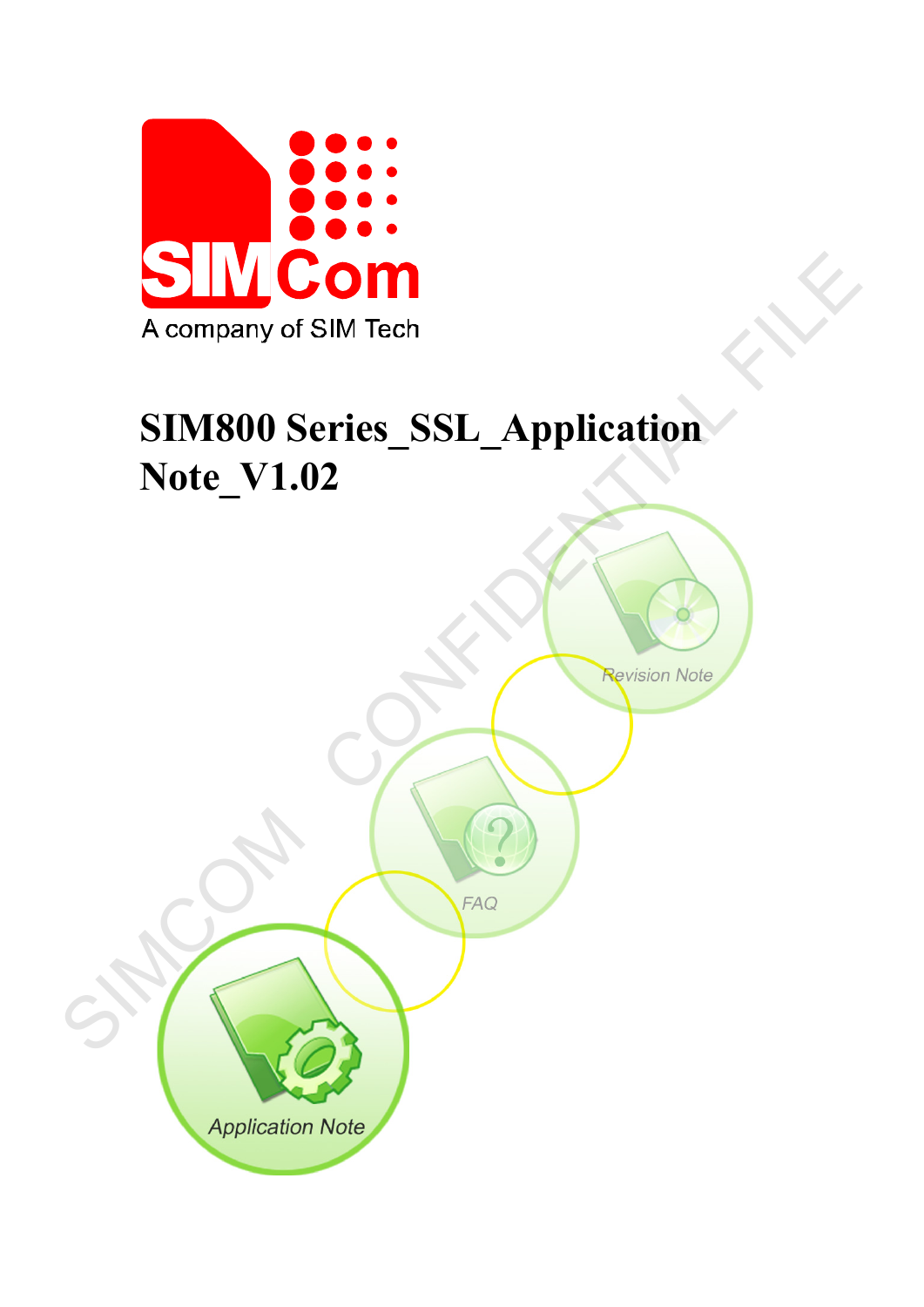

| <b>Document Title</b> | SIM800 Series SSL Application Note       |
|-----------------------|------------------------------------------|
| <b>Version</b>        | 1.02                                     |
| <b>Date</b>           | 2016-11-17                               |
| <b>Status</b>         | Release                                  |
| Document Control ID   | SIM800 Series SSL Application Note V1.02 |

### **General Notes**

SIMCom offers this information as a service to its customers, to support application and engineering efforts that use the products designed by SIMCom. The information provided is based upon requirements specifically provided to SIMCom by the customers. SIMCom has not undertaken any independent search for additional relevant information, including any information that may be in the customer's possession. Furthermore, system validation of this product designed by SIMCom within a larger electronic system remains the responsibility of the customer or the customer's system integrator. All specifications supplied herein are subject to change. **Decument Control ID**<br>
SIMEON Scries SSI Application Note V1.02<br>
General Notes<br>
SIMCom offers that information as a service to its customers, to support application and<br>
engineering efforts that are the protocol designed

### **Copyright**

This document contains proprietary technical information which is the property of Shanghai SIMCom Wireless Solutions Ltd, copying of this document and giving it to others and the using or communication of the contents thereof, are forbidden without express authority. Offenders are liable to the payment of damages. All rights reserved in the event of grant of a patent or the registration of a utility model or design. All specification supplied herein are subject to change without notice at any time.

*Copyright © Shanghai SIMCom Wireless Solutions Ltd. 2016*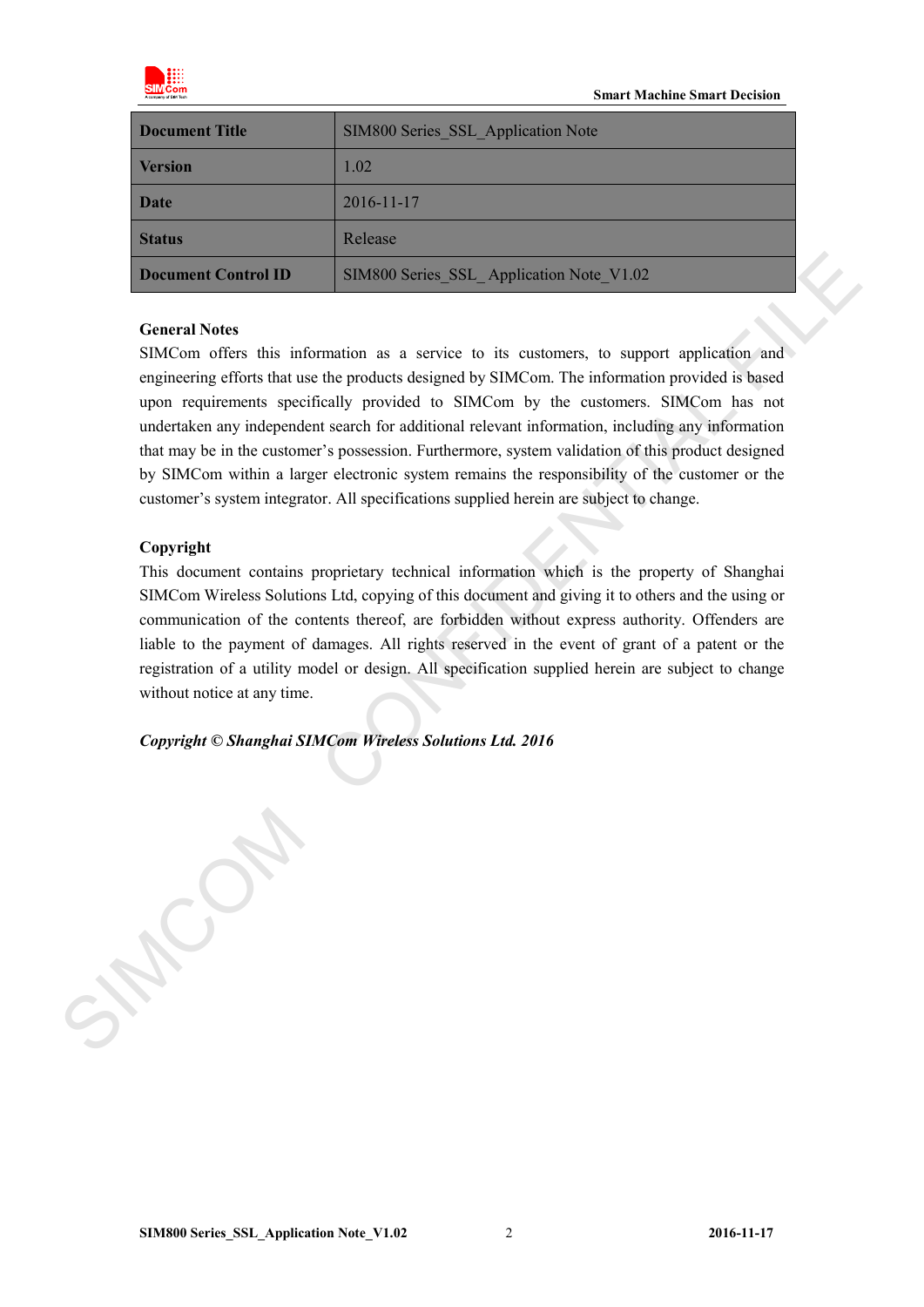

## **Contents**

| 1.1.  |                                                                    |  |
|-------|--------------------------------------------------------------------|--|
| 1.2.  |                                                                    |  |
| 1.3.  |                                                                    |  |
| 1.4.  |                                                                    |  |
| 1.5.  |                                                                    |  |
|       |                                                                    |  |
| 2.1.  |                                                                    |  |
| 2.2.  |                                                                    |  |
| 2.3.  |                                                                    |  |
| 2.4.  |                                                                    |  |
| 2.5.  |                                                                    |  |
| 2.6.  |                                                                    |  |
| 3.    |                                                                    |  |
| 3.1.  |                                                                    |  |
| 3.2.  |                                                                    |  |
| 3.3.  |                                                                    |  |
| 3.4.  |                                                                    |  |
| 3.5.  |                                                                    |  |
| 3.6.  |                                                                    |  |
| 3.7.  |                                                                    |  |
| 3.8.  |                                                                    |  |
| 3.9.  | Establish a TCP Client Connection over SSL in Multi Connection  19 |  |
| 3.10. |                                                                    |  |
|       |                                                                    |  |
|       |                                                                    |  |
|       |                                                                    |  |

 $\overline{3}$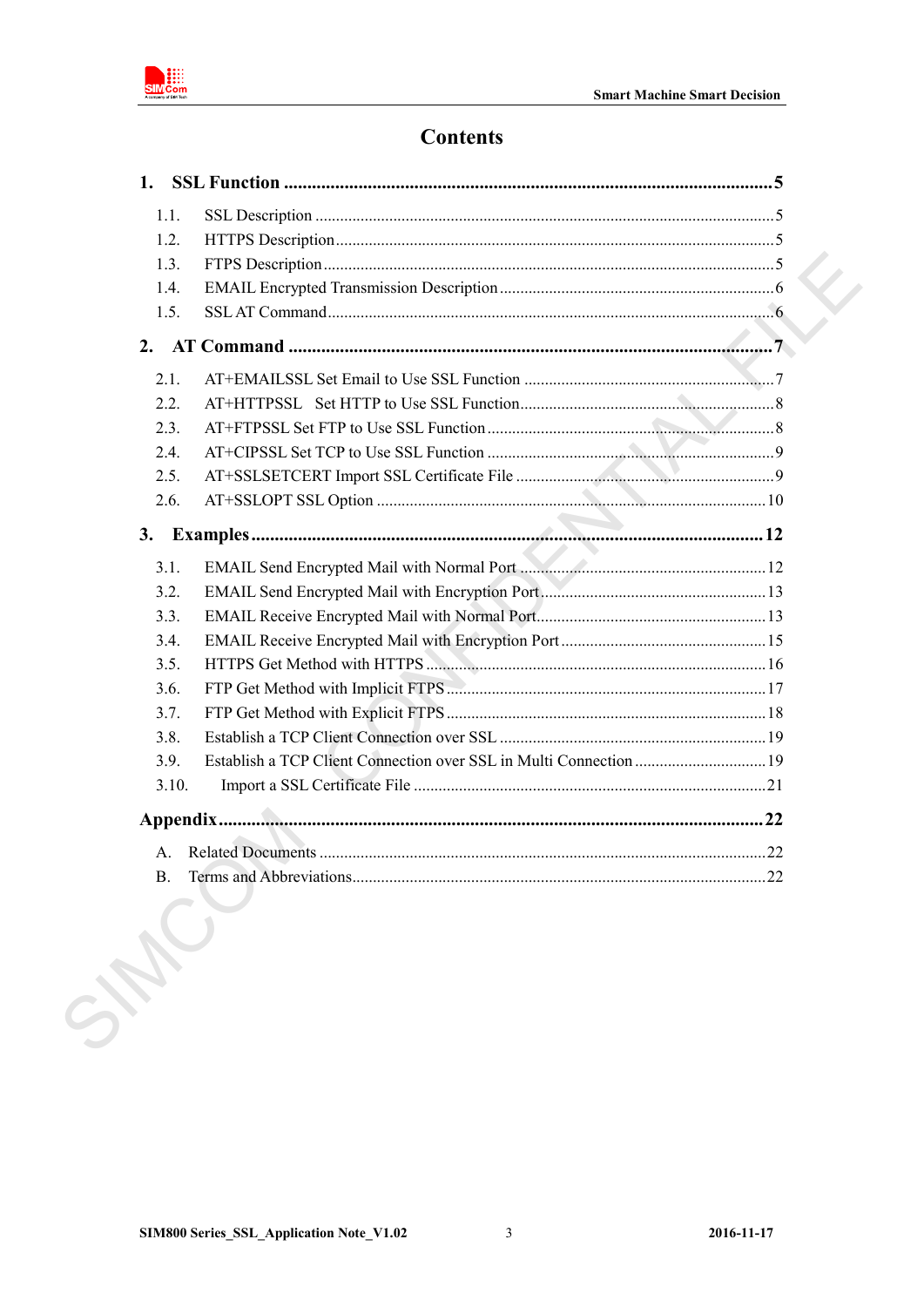

## **Version History**

|                  | <b>Version</b> | What is new                                                                                           | <b>Author</b> |
|------------------|----------------|-------------------------------------------------------------------------------------------------------|---------------|
| 2013-10-18       | 1.00           | New version                                                                                           | Hanjun.Liu    |
| 2013-06-30       | 1.01           | Chapter Scope, change projects                                                                        | Jumping       |
|                  |                | Chapter2.4, Add description of TCP over SSL                                                           | Hanjun.Liu    |
|                  |                | Chapter2.5, Add description of import SSL certificate                                                 | Hanjun.Liu    |
|                  |                | Chapter2.6, Add description of SSL option                                                             | Jumping       |
|                  |                | Chapter 3.8, 3.9, 3.10, Add examples                                                                  | Hanjun.Liu    |
| $2016 - 11 - 17$ | 1.02           | Scope                                                                                                 | Wenjie.lai    |
|                  |                | <b>Scope</b><br>This document presents the AT command of SSL operation and application examples. This |               |
|                  |                | document can apply to SIM800 series modules with SSL function.                                        |               |
| SHOWN            |                |                                                                                                       |               |

## **Scope**

**SIM800 Series\_SSL\_Application Note\_V1.02** 4 **2016-11-17**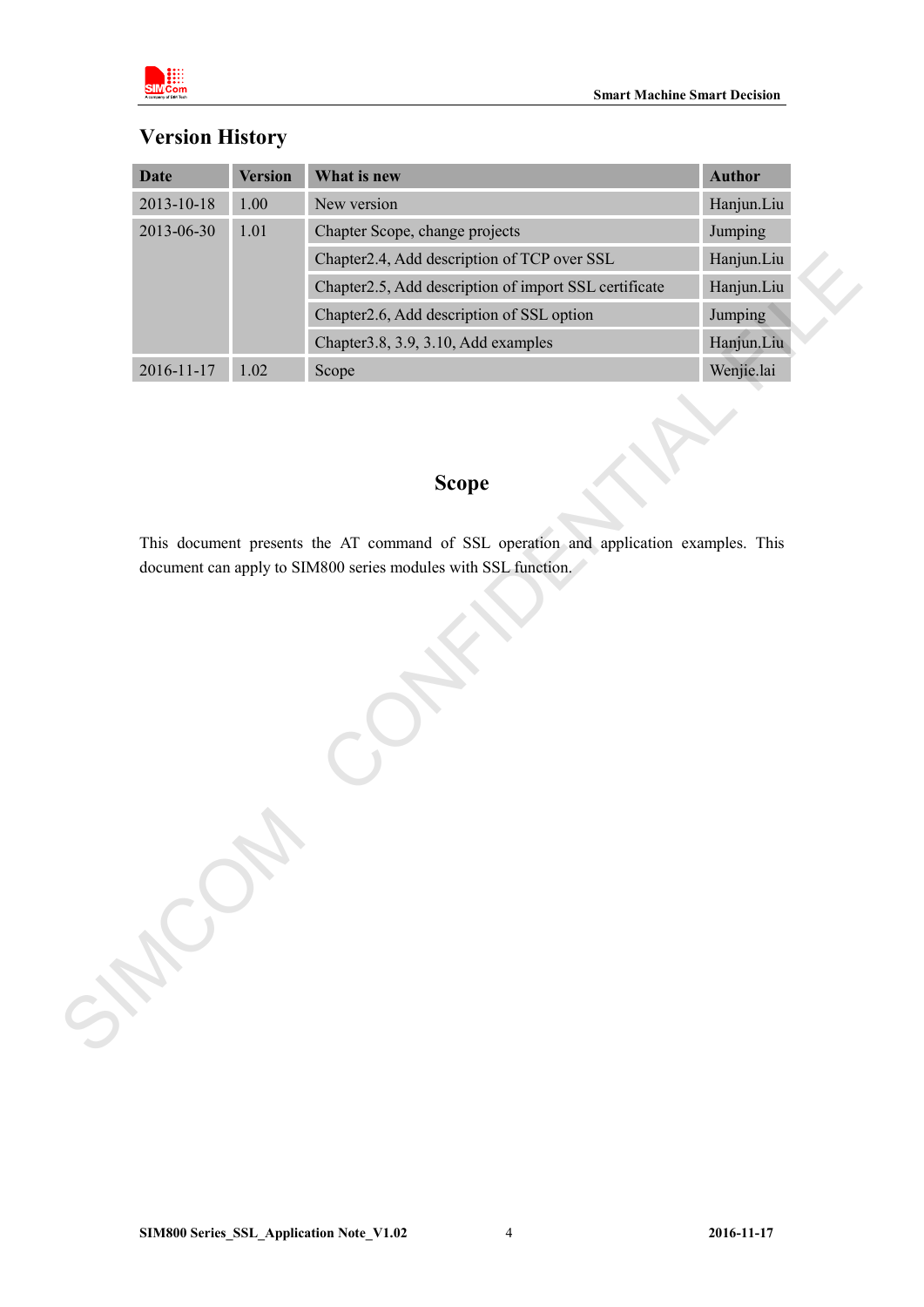

## <span id="page-4-0"></span>**1. SSL Function**

### <span id="page-4-1"></span>**1.1. SSL Description**

Secure socket layer (SSL), a security protocol, is first put forward by Netscape at the same time as they lunch the first version of Web Browser, the purpose is to provide security and data integrity for network communication. SSL encrypts network connection at the transport layer.

SSL uses public key technology to ensure the confidentiality and reliability of communication between applications, so that the communication between client and server application will not be intercepted by the aggressor. It can be supported on both the server and the client ends, has become the industry standard secure communication on the internet. The current Web browsers generally combine the HTTP and SSL, enabling secure communication. This Agreement and its successor is TLS (Transport Layer Security).

TLS using the key algorithm provided endpoint authentication and secure communication on the Internet, which is based on public key infrastructure (PKI). However, in the example of a typical implementation, only the network service provider is reliable authentication, the client is not necessarily. This is because the public key infrastructure common in commercial operation, electronic signature certificate is usually required to pay for. Protocol is designed in a way to make the master-slave architecture application communication itself prevent eavesdropping, tampering, and message forgery. they limetal to first versus of Web Hrowser, the purpose is to provide security and data mengrity<br>for network communication SSI: encrypts network connection at the tansport hayer.<br>SSI, exacts public communication between c

SIM800 series support SSL2.0, SSL3.0, TLS1.0

### <span id="page-4-2"></span>**1.2. HTTPS Description**

HTTPS is the HTTP channel which targets secure, in simple terms is safe version of HTTP. Added layer of SSL below HTTP, security of HTTPS is based on SSL, so the details please see the SSL encryption.

It is a URI scheme (abstract identifier system), syntax similar to http: System. For secure HTTP data transmission. HTTPS:URL shows that it uses HTTP, but HTTPS exists a default port different with HTTP and has an encryption / authentication layer (between HTTP and TCP). This system was originally developed by Netscape for providing authenticated and encrypted communication method, and now it is widely used in security-sensitive communication on the World Wide Web, such as transaction payment.

### <span id="page-4-3"></span>**1.3. FTPS Description**

FTPS is a multi-transmission protocol, equivalent to the encrypted version of the FTP. It is an enhanced FTP protocol which uses standard FTP protocol and commands in the Secure Sockets Layer. It add SSL security features for FTP protocol and data channels. FTPS is also known as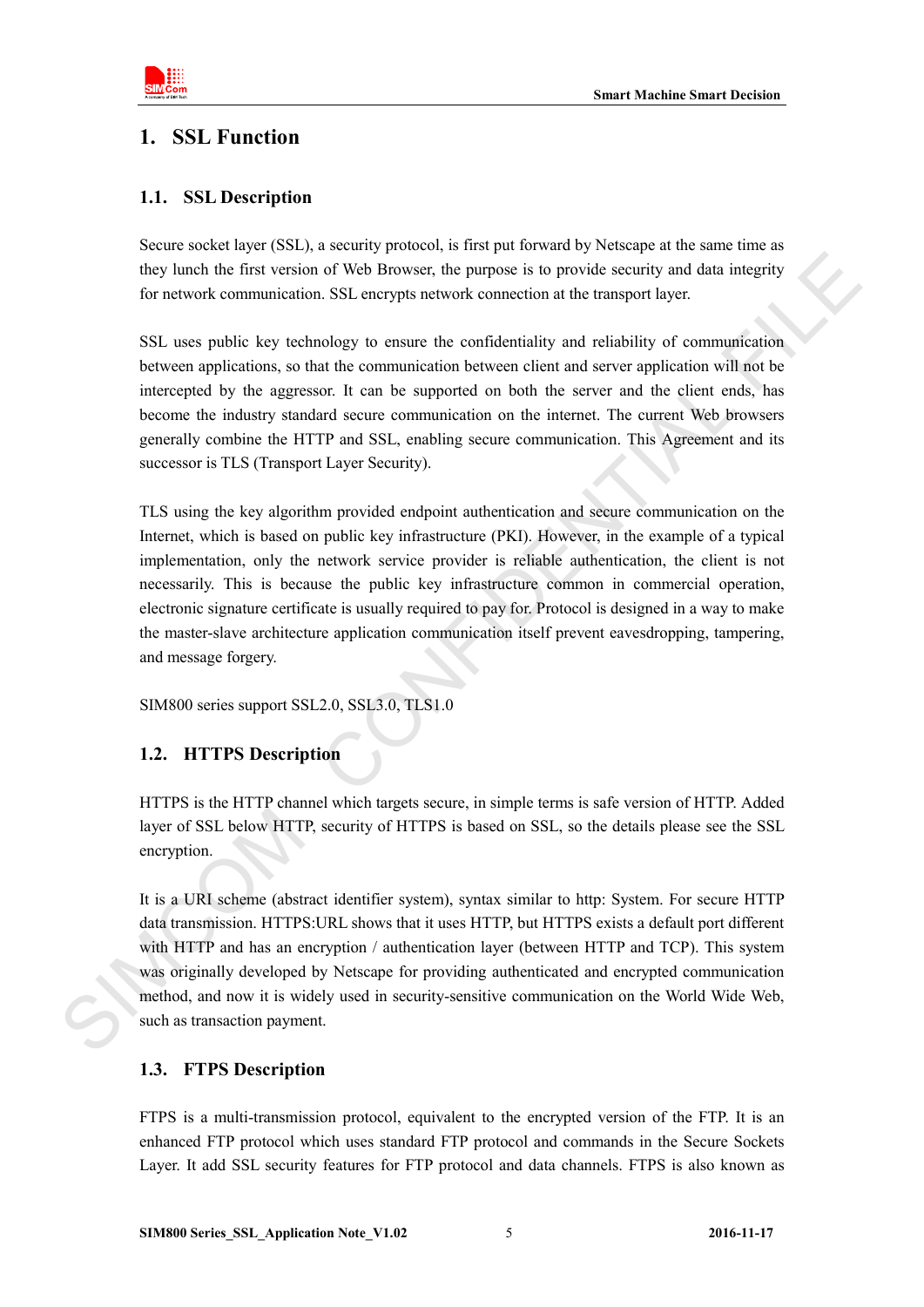

"FTP-SSL" and "FTP-over-SSL". SSL is a protocol which encrypts and decrypts data in secure connection between client and an SSL-enabled server.

### <span id="page-5-0"></span>**1.4. EMAIL Encrypted Transmission Description**

To receive Email, SIM800 series support SSL encrypted POP3 protocol which is called POP3S. It will use special port, default port: 995. To send Email, SIM800 series use HTTPS communication, default port: 465. SIM800 series also supports the use of ordinary port, through the STARTTLS (SMTP) and STLS (POP3) to enable encryption transmission. will use special port, definit port. 995. To send Email, SIMO00 series use HTTPS communication,<br>definit port. 465 SIMS00 series also supports the use of undiany port, fluough the STARTITS<br>definity and STES (SMOO) six enabl

### <span id="page-5-1"></span>**1.5. SSLAT Command**

There is a set of AT commands to support SSL operations, including HTTP, EMAIL and FTP function.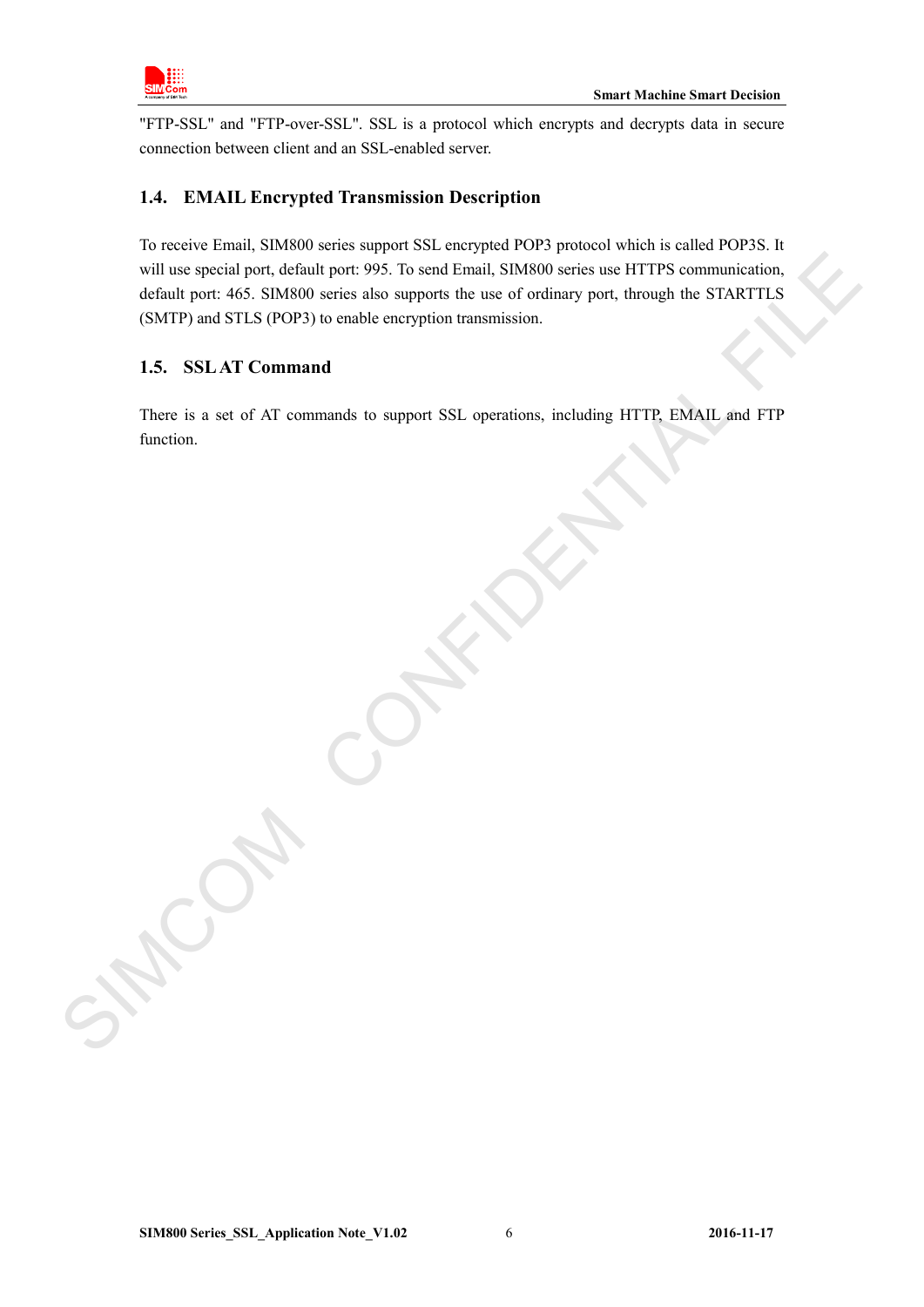

## <span id="page-6-0"></span>**2. AT Command**

SIM800 series modules provide encrypted link AT command is as follows:

| <b>Command</b> | <b>Description</b>            |  |
|----------------|-------------------------------|--|
| AT+EMAILSSL    | Set EMAIL to use SSL function |  |
| AT+HTTPSSL     | Set HTTP to use SSL function  |  |
| AT+FTPSSL      | Set FTP to use SSL function   |  |
| AT+CIPSSL      | Set TCP to use SSL function   |  |
| AT+SSLSETCERT  | Import SSL certificate file   |  |
| AT+SSLOPT      | SSL option                    |  |

### <span id="page-6-1"></span>**2.1. AT+EMAILSSL Set Email to Use SSL Function AT+EMAIL SSL Cot EMAIL to Use SSL Function**

| AT+HTTPSSL                           | Set HTTP to use SSL function                                                                                                                                                                                                                                                                                                                                                                          |  |  |  |  |
|--------------------------------------|-------------------------------------------------------------------------------------------------------------------------------------------------------------------------------------------------------------------------------------------------------------------------------------------------------------------------------------------------------------------------------------------------------|--|--|--|--|
| AT+FTPSSL                            | Set FTP to use SSL function                                                                                                                                                                                                                                                                                                                                                                           |  |  |  |  |
| AT+CIPSSL                            | Set TCP to use SSL function                                                                                                                                                                                                                                                                                                                                                                           |  |  |  |  |
| AT+SSLSETCERT                        | Import SSL certificate file                                                                                                                                                                                                                                                                                                                                                                           |  |  |  |  |
| AT+SSLOPT                            | SSL option                                                                                                                                                                                                                                                                                                                                                                                            |  |  |  |  |
| <b>AT+EMAILSSL</b><br>2.1.           | <b>Set Email to Use SSL Function</b><br>AT+EMAILSSL Set EMAIL to Use SSL Function                                                                                                                                                                                                                                                                                                                     |  |  |  |  |
| <b>Test Command</b><br>AT+EMAILSSL=? | Response<br>+EMAILSSL: (list of supported <n>s)<br/>OK</n>                                                                                                                                                                                                                                                                                                                                            |  |  |  |  |
|                                      | Parameters<br>See Write Command                                                                                                                                                                                                                                                                                                                                                                       |  |  |  |  |
| Read Command<br><b>AT+EMAILSSL?</b>  | Response<br>+ EMAILSSL: <n><br/>OK</n>                                                                                                                                                                                                                                                                                                                                                                |  |  |  |  |
|                                      | <b>Parameters</b><br>See Write Command                                                                                                                                                                                                                                                                                                                                                                |  |  |  |  |
| Write Command<br>AT+EMAILSSL=<       | Response<br>OK                                                                                                                                                                                                                                                                                                                                                                                        |  |  |  |  |
| n                                    | Parameters<br>Not use encrypted transmission<br>m<br>$\mathbf{0}$<br>Begin encrypt transmission with encryption port<br>1<br>Begin encrypt transmission with normal port<br>2                                                                                                                                                                                                                         |  |  |  |  |
| Reference                            | Note:<br>An error code will return if the SSL channel setup failure or<br>communication errors happened when sending mail:<br>+SMTPSEND: <code><br/>An error code when sign POP3 server:<br/>+POP3IN: <code><br/>SSL failed to establish channels<br/><code><br/>71<br/>SSL alert message with a level of fatal result in the<br/>72<br/>immediate termination of the connection</code></code></code> |  |  |  |  |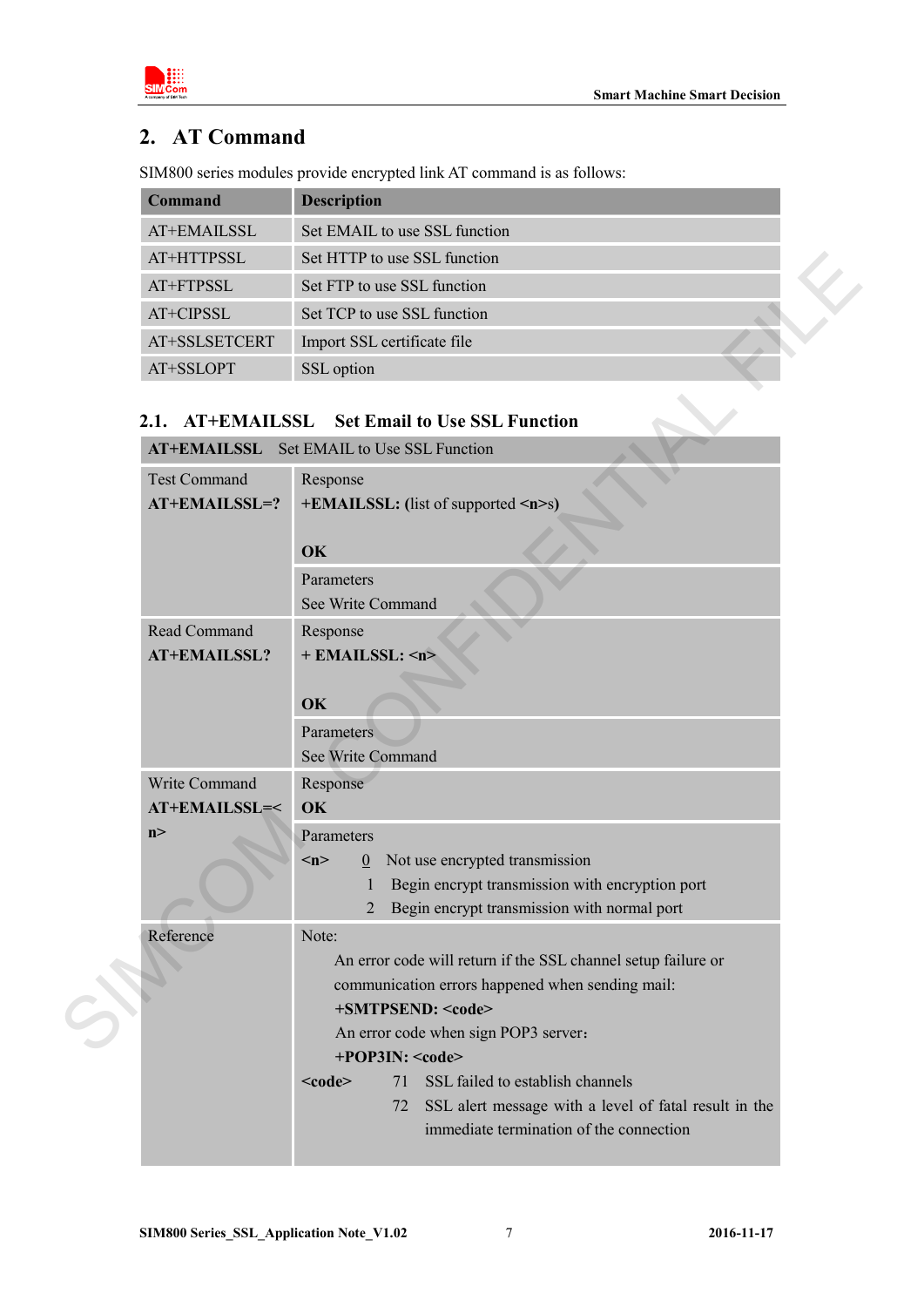

|                                     | AT+HTTPSSL Set HTTP to Use SSL Function                                                                                                                                                                                                                                                            |
|-------------------------------------|----------------------------------------------------------------------------------------------------------------------------------------------------------------------------------------------------------------------------------------------------------------------------------------------------|
| <b>Test Command</b><br>AT+HTTPSSL=? | Response<br>$+HTTPSSL: (0-1)$<br>OK<br>Parameters                                                                                                                                                                                                                                                  |
| Read Command<br>AT+HTTPSSL?         | See Write Command<br>Response<br>+ HTTPSSL: <n></n>                                                                                                                                                                                                                                                |
|                                     | OK<br>Parameters<br>See Write Command                                                                                                                                                                                                                                                              |
| Write Command<br>$AT+HTTPSSL=n$     | Response<br>OK                                                                                                                                                                                                                                                                                     |
| $\, >$                              | Parameters<br>0 Disable SSL function<br>$\leq n$<br>1 Enable SSL function                                                                                                                                                                                                                          |
| Reference                           | Note:<br>An error code will return if HTTPACTION command fail:<br>+HTTPACTION: <code><br/>SSL failed to establish channels<br/>605<br/><math>&lt;</math>code<math>&gt;</math><br/>606<br/>SSL alert message with a level of fatal result in<br/>the immediate termination of the connection</code> |
|                                     | 2.3. AT+FTPSSL Set FTP to Use SSL Function<br>AT+FTPSSL Set FTP to Use SSL Function                                                                                                                                                                                                                |
| Test Command                        |                                                                                                                                                                                                                                                                                                    |
| AT+FTPSSL=?                         | Response<br>$+$ FTPSSL: (0-2)                                                                                                                                                                                                                                                                      |
|                                     | OK                                                                                                                                                                                                                                                                                                 |
|                                     | Parameters<br>See Write Command                                                                                                                                                                                                                                                                    |
| Read Command                        | Response                                                                                                                                                                                                                                                                                           |

### <span id="page-7-0"></span>**2.2. AT+HTTPSSL Set HTTP to Use SSL Function**

## <span id="page-7-1"></span>**2.3. AT+FTPSSL Set FTP to Use SSL Function**

| <b>AT+FTPSSL</b> Set FTP to Use SSL Function |                      |  |  |  |  |  |
|----------------------------------------------|----------------------|--|--|--|--|--|
| <b>Test Command</b>                          | Response             |  |  |  |  |  |
| $AT + FTPSSL = ?$                            | $+$ FTPSSL: (0-2)    |  |  |  |  |  |
|                                              |                      |  |  |  |  |  |
|                                              | <b>OK</b>            |  |  |  |  |  |
|                                              | Parameters           |  |  |  |  |  |
|                                              | See Write Command    |  |  |  |  |  |
| Read Command                                 | Response             |  |  |  |  |  |
| AT+FTPSSL?                                   | $+$ FTPSSL: $\leq n$ |  |  |  |  |  |
|                                              |                      |  |  |  |  |  |
|                                              | OK                   |  |  |  |  |  |
|                                              | Parameters           |  |  |  |  |  |
|                                              | See Write Command    |  |  |  |  |  |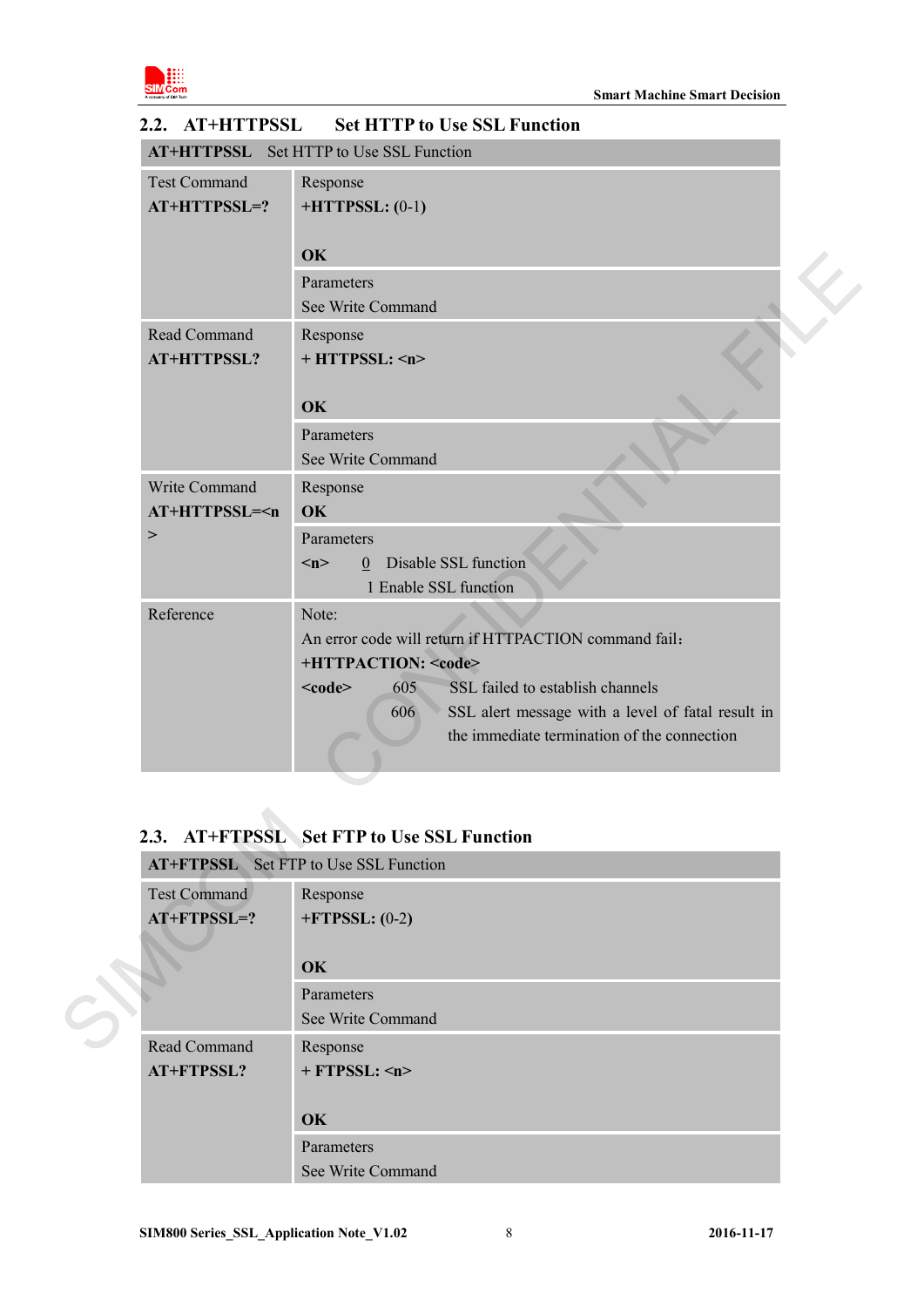

| Write Command   | Response                              |    |                                                                  |  |  |  |  |
|-----------------|---------------------------------------|----|------------------------------------------------------------------|--|--|--|--|
| $AT+FTPSSI=\nn$ | $\alpha$                              |    |                                                                  |  |  |  |  |
|                 | Parameters                            |    |                                                                  |  |  |  |  |
|                 | $\overline{0}$<br>$\langle n \rangle$ |    | Disable SSL function                                             |  |  |  |  |
|                 | 1                                     |    | Use FTPS with Implicit mode                                      |  |  |  |  |
|                 | 2                                     |    | Use FTPS with Explicit mode                                      |  |  |  |  |
| Reference       | Note:                                 |    |                                                                  |  |  |  |  |
|                 |                                       |    | An error code will return if FTP operation fail, case in FTPGET: |  |  |  |  |
|                 | $+FTPGET: code>$                      |    |                                                                  |  |  |  |  |
|                 | $<$ code $>$                          | 80 | SSL failed to establish channels                                 |  |  |  |  |
|                 |                                       | 81 | SSL alert message with a level of fatal result in the            |  |  |  |  |
|                 |                                       |    | immediate termination of the connection                          |  |  |  |  |
|                 |                                       | 82 | FTP AUTH error                                                   |  |  |  |  |
|                 |                                       | 83 | FTP PBSZ error                                                   |  |  |  |  |
|                 |                                       | 84 | FTP PROT error                                                   |  |  |  |  |

## <span id="page-8-0"></span>**2.4. AT+CIPSSL Set TCP to Use SSL Function**

|                                            |                                                                  | Use FIFS with Explicit mode                            |  |  |  |  |
|--------------------------------------------|------------------------------------------------------------------|--------------------------------------------------------|--|--|--|--|
| Reference                                  | Note:                                                            |                                                        |  |  |  |  |
|                                            | An error code will return if FTP operation fail, case in FTPGET: |                                                        |  |  |  |  |
|                                            | +FTPGET: <code></code>                                           |                                                        |  |  |  |  |
|                                            | 80<br>$<$ code $>$                                               | SSL failed to establish channels                       |  |  |  |  |
|                                            | 81                                                               | SSL alert message with a level of fatal result in the  |  |  |  |  |
|                                            |                                                                  | immediate termination of the connection                |  |  |  |  |
|                                            | 82                                                               | FTP AUTH error                                         |  |  |  |  |
|                                            | 83                                                               | FTP PBSZ error                                         |  |  |  |  |
|                                            | 84                                                               | FTP PROT error                                         |  |  |  |  |
|                                            |                                                                  |                                                        |  |  |  |  |
| 2.4. AT+CIPSSL Set TCP to Use SSL Function |                                                                  |                                                        |  |  |  |  |
| AT+CIPSSL Set TCP to Use SSL Function      |                                                                  |                                                        |  |  |  |  |
| <b>Test Command</b>                        | Response                                                         |                                                        |  |  |  |  |
| $AT+CIPSSL=?$                              | $+CIPSSL: (0-1)$                                                 |                                                        |  |  |  |  |
|                                            |                                                                  |                                                        |  |  |  |  |
|                                            | OK                                                               |                                                        |  |  |  |  |
|                                            | Parameters                                                       |                                                        |  |  |  |  |
|                                            | See Write Command                                                |                                                        |  |  |  |  |
| Read Command                               | Response                                                         |                                                        |  |  |  |  |
| <b>AT+CIPSSL?</b>                          | $+$ CIPSSL: $\langle n \rangle$                                  |                                                        |  |  |  |  |
|                                            |                                                                  |                                                        |  |  |  |  |
|                                            | OK                                                               |                                                        |  |  |  |  |
|                                            |                                                                  |                                                        |  |  |  |  |
|                                            | Parameters                                                       |                                                        |  |  |  |  |
|                                            | See Write Command                                                |                                                        |  |  |  |  |
| Write Command                              | Response                                                         |                                                        |  |  |  |  |
| $AT+CIPSSI=\leq n$                         | OK                                                               |                                                        |  |  |  |  |
|                                            | Parameters                                                       |                                                        |  |  |  |  |
|                                            | m<br>$\theta$                                                    | Disable SSL function                                   |  |  |  |  |
|                                            |                                                                  | Enable SSL function                                    |  |  |  |  |
| Reference                                  | Note:                                                            |                                                        |  |  |  |  |
|                                            | $\bullet$                                                        | After set AT+CIPSSL=1, module will automatic begin SSL |  |  |  |  |
|                                            |                                                                  | certificate after TCP connected                        |  |  |  |  |

## <span id="page-8-1"></span>**2.5. AT+SSLSETCERT Import SSL Certificate File**

**AT+SSLSETCERT** Import SSL Certificate File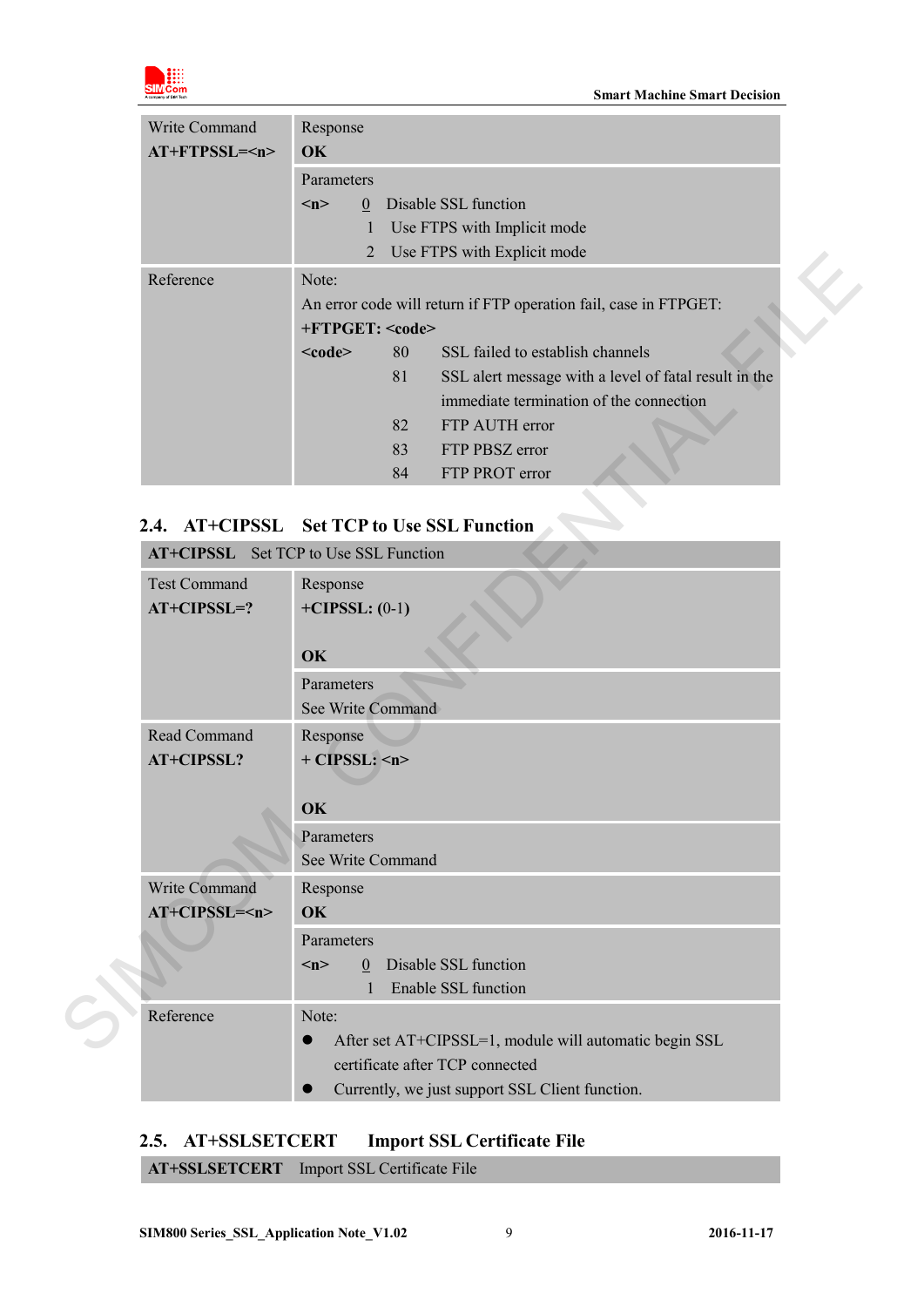

| <b>Test Command</b><br><b>AT+SSLSETCERT</b>                                                     | Response<br>+SSLSETCERT: max length of field <file>, max length of field</file>                                                                                                                                                   |  |
|-------------------------------------------------------------------------------------------------|-----------------------------------------------------------------------------------------------------------------------------------------------------------------------------------------------------------------------------------|--|
| $=$ ?                                                                                           | <password><br/>OK</password>                                                                                                                                                                                                      |  |
| Write Command<br>AT+SSLSETCERT<br>= <file>[,<password<br><math>\geq</math></password<br></file> | Response<br>OK<br>If import succeed<br>+SSLSETCERT: 0<br>If import failed<br>+SSLSETCERT: 1<br>Parameters                                                                                                                         |  |
|                                                                                                 | file to be imported. Alphanumeric ASCII text string up<br>$<$ file $>$<br>to 100 characters.<br>password required to parse the certificate file.<br><password><br/>Alphanumeric ASCII text string up to 32 characters.</password> |  |
| Reference                                                                                       | Note:<br>Just one file can be imported. If import more than once, module<br>$\bullet$<br>will keep last imported file.<br>Support ".crt" or ".cer" certificate file.                                                              |  |
| 2.6. AT+SSLOPT SSL Option                                                                       |                                                                                                                                                                                                                                   |  |
| <b>AT+SSLOPT</b> SSL Option                                                                     |                                                                                                                                                                                                                                   |  |
| <b>Test Command</b><br>AT+SSLOPT=?                                                              | Response<br>+SSLOPT: (range of <opt>s),(range of <enable>s)</enable></opt>                                                                                                                                                        |  |
|                                                                                                 | OK<br>Parameters<br>See Write Command                                                                                                                                                                                             |  |
| Read Command<br>AT+SSLOPT?                                                                      | Response<br>+SSLOPT: 0, <enable><br/>+SSLOPT: 1,<enable></enable></enable>                                                                                                                                                        |  |
|                                                                                                 | OK                                                                                                                                                                                                                                |  |

## <span id="page-9-0"></span>**2.6. AT+SSLOPT SSL Option**

| <b>AT+SSLOPT</b> SSL Option |                                                                |
|-----------------------------|----------------------------------------------------------------|
| <b>Test Command</b>         | Response                                                       |
| $AT+SSLOPT=?$               | +SSLOPT: (range of <opt>s),(range of <enable>s)</enable></opt> |
|                             |                                                                |
|                             | OK                                                             |
|                             | Parameters                                                     |
|                             | See Write Command                                              |
| Read Command                | Response                                                       |
| AT+SSLOPT?                  | +SSLOPT: 0, <enable></enable>                                  |
|                             | +SSLOPT: 1, <enable></enable>                                  |
|                             |                                                                |
|                             | <b>OK</b>                                                      |
|                             | Parameters                                                     |
|                             | See Write Command                                              |
| Write Command               | Response                                                       |
| $AT+SSLOPT=opt$             | OK                                                             |
| >, <enable></enable>        | Parameters                                                     |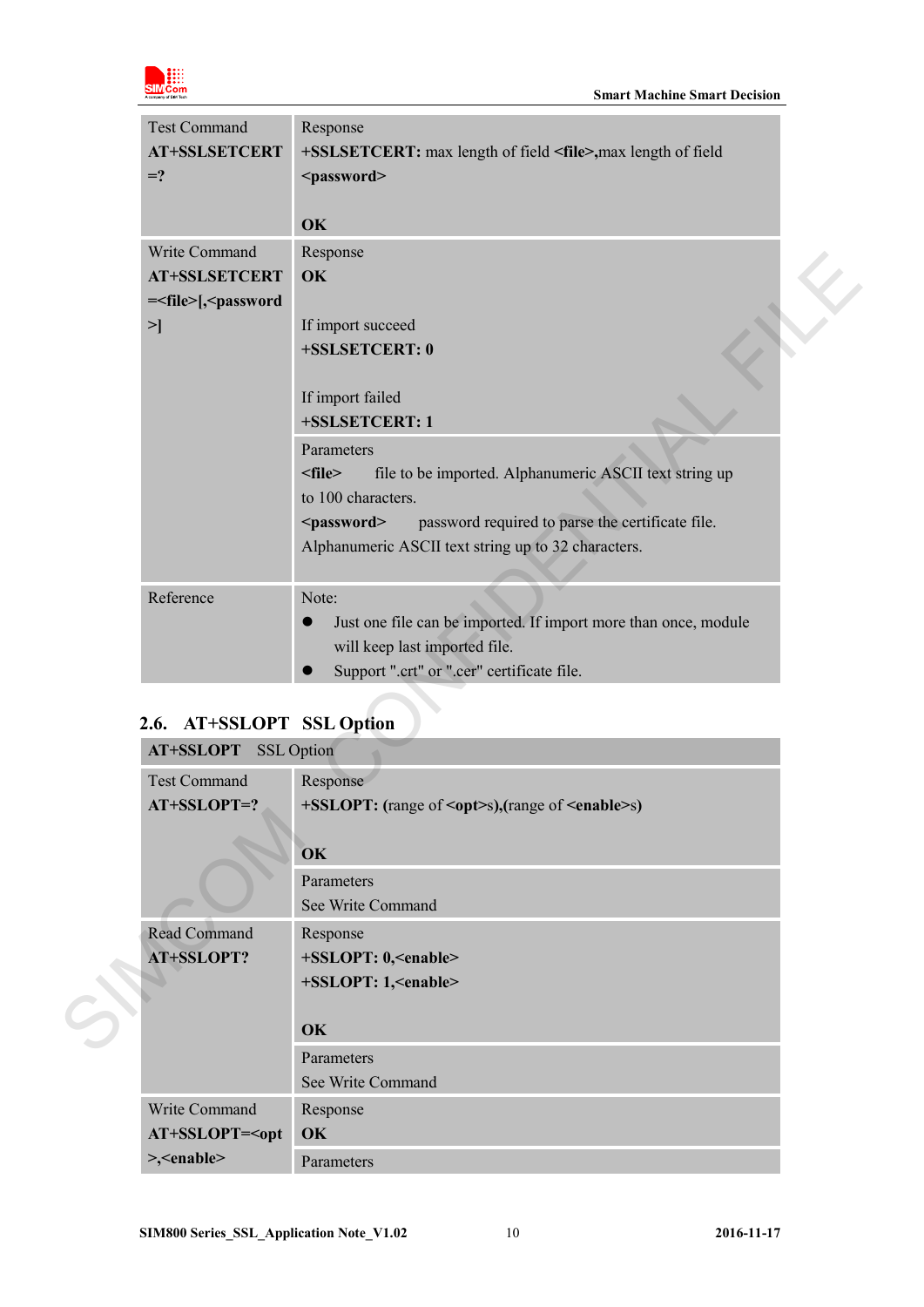

|           | $opt$             | $\underline{0}$  | ignore invalid certificate                              |  |
|-----------|-------------------|------------------|---------------------------------------------------------|--|
|           |                   | 1                | client authentication                                   |  |
|           | <enable></enable> | $\boldsymbol{0}$ | close                                                   |  |
|           |                   | $\mathbf{1}$     | open                                                    |  |
| Reference | Note:             |                  |                                                         |  |
|           |                   |                  | The option "client authentication" had not be implement |  |
|           |                   |                  |                                                         |  |
|           |                   |                  |                                                         |  |
|           |                   |                  |                                                         |  |
|           |                   |                  |                                                         |  |
|           |                   |                  |                                                         |  |
|           |                   |                  |                                                         |  |
|           |                   |                  |                                                         |  |
|           |                   |                  |                                                         |  |
|           |                   |                  |                                                         |  |
|           |                   |                  |                                                         |  |
|           |                   |                  |                                                         |  |
|           |                   |                  |                                                         |  |
|           |                   |                  |                                                         |  |
|           |                   |                  |                                                         |  |
|           |                   |                  |                                                         |  |
|           |                   |                  |                                                         |  |
|           |                   |                  |                                                         |  |
|           |                   |                  |                                                         |  |
|           |                   |                  |                                                         |  |
|           |                   |                  |                                                         |  |
|           |                   |                  |                                                         |  |
|           |                   |                  |                                                         |  |
|           |                   |                  |                                                         |  |
|           |                   |                  |                                                         |  |
|           |                   |                  |                                                         |  |
|           |                   |                  |                                                         |  |
|           |                   |                  |                                                         |  |
|           |                   |                  |                                                         |  |
|           |                   |                  |                                                         |  |
| SHOWN     |                   |                  |                                                         |  |
|           |                   |                  |                                                         |  |
|           |                   |                  |                                                         |  |
|           |                   |                  |                                                         |  |
|           |                   |                  |                                                         |  |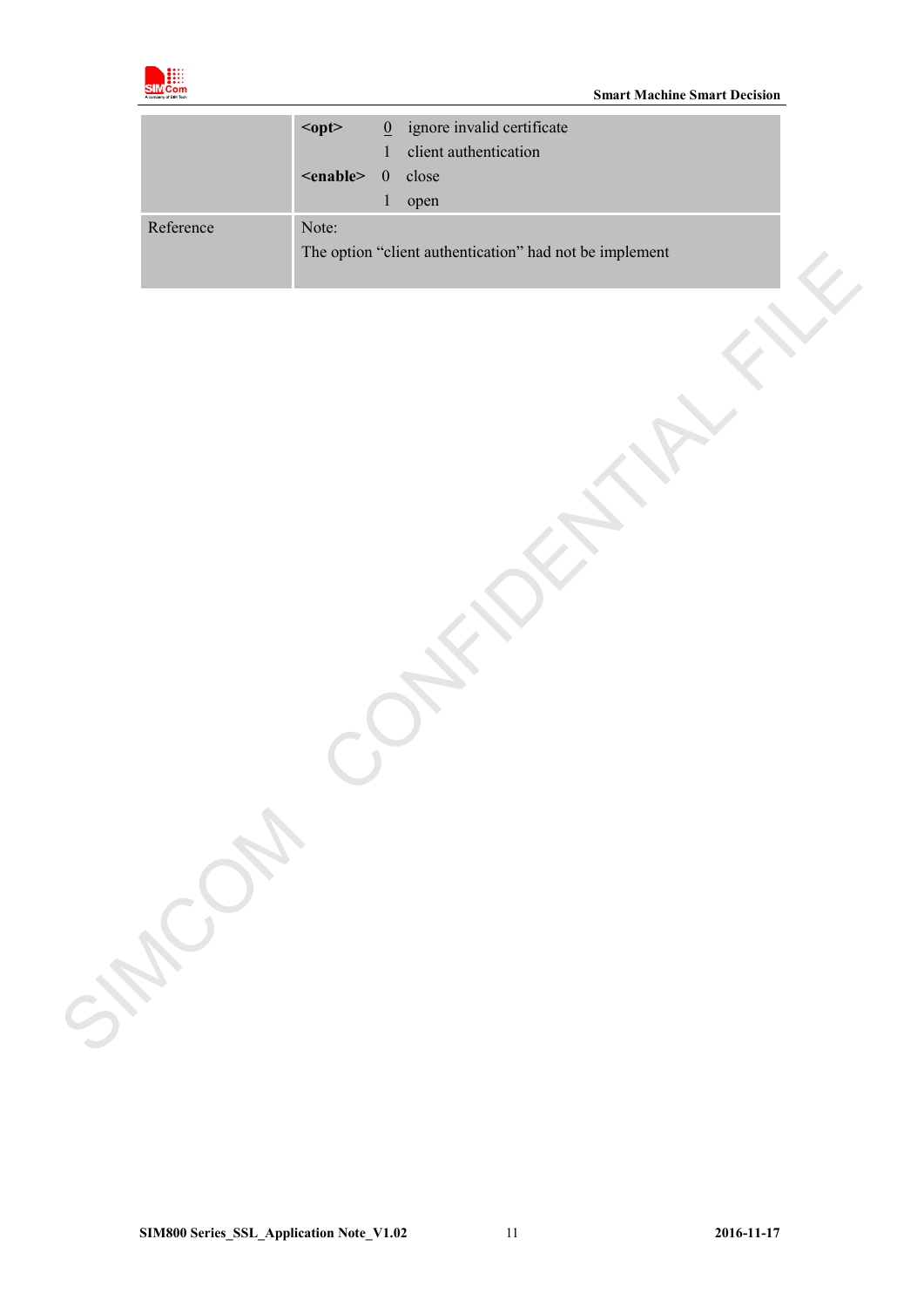



## <span id="page-11-0"></span>**3. Examples**

The following table provides some using method of the SSL function.

In the "Grammar" columns of following tables, input of AT commands are in black, module return values are in blue.

<span id="page-11-1"></span>**3.1. EMAIL Send Encrypted Mail with Normal Port** 

| Grammar                                                        | <b>Description</b>                                                           |
|----------------------------------------------------------------|------------------------------------------------------------------------------|
| AT+SAPBR=3,1,"APN","CMNET"<br><b>OK</b>                        | Configure bearer profile 1                                                   |
| AT+SAPBR=1,1<br><b>OK</b>                                      | To open a GPRS context.                                                      |
| AT+EMAILCID=1<br><b>OK</b>                                     | Set EMAIL Use bear profile 1                                                 |
| AT+EMAILTO=30<br><b>OK</b>                                     | Set EMAIL timeout                                                            |
| AT+EMAILSSL=2<br>OK                                            | Set EMAIL begin encrypt transmission<br>with normal port                     |
| AT+SMTPSRV="SMTP.GMAIL.COM"<br><b>OK</b>                       | Set SMTP server address, port is<br>omitted, means use the default ports: 25 |
| AT+SMTPAUTH=1,"account","password"<br><b>OK</b>                | Set user name and password                                                   |
| AT+SMTPFROM="account@GMAIL.COM","accou<br>nt"<br><b>OK</b>     | Set sender address and name                                                  |
| AT+SMTPSUB="Test"<br><b>OK</b>                                 | Set the subject                                                              |
| AT+SMTPRCPT=0,0, "john@sim.com","john"<br><b>OK</b>            | Set the recipient (To:)                                                      |
| AT+SMTPBODY=19<br><b>DOWNLOAD</b><br>This is a new Email<br>OK | Set the body                                                                 |
| AT+SMTPSEND                                                    | Send the Email                                                               |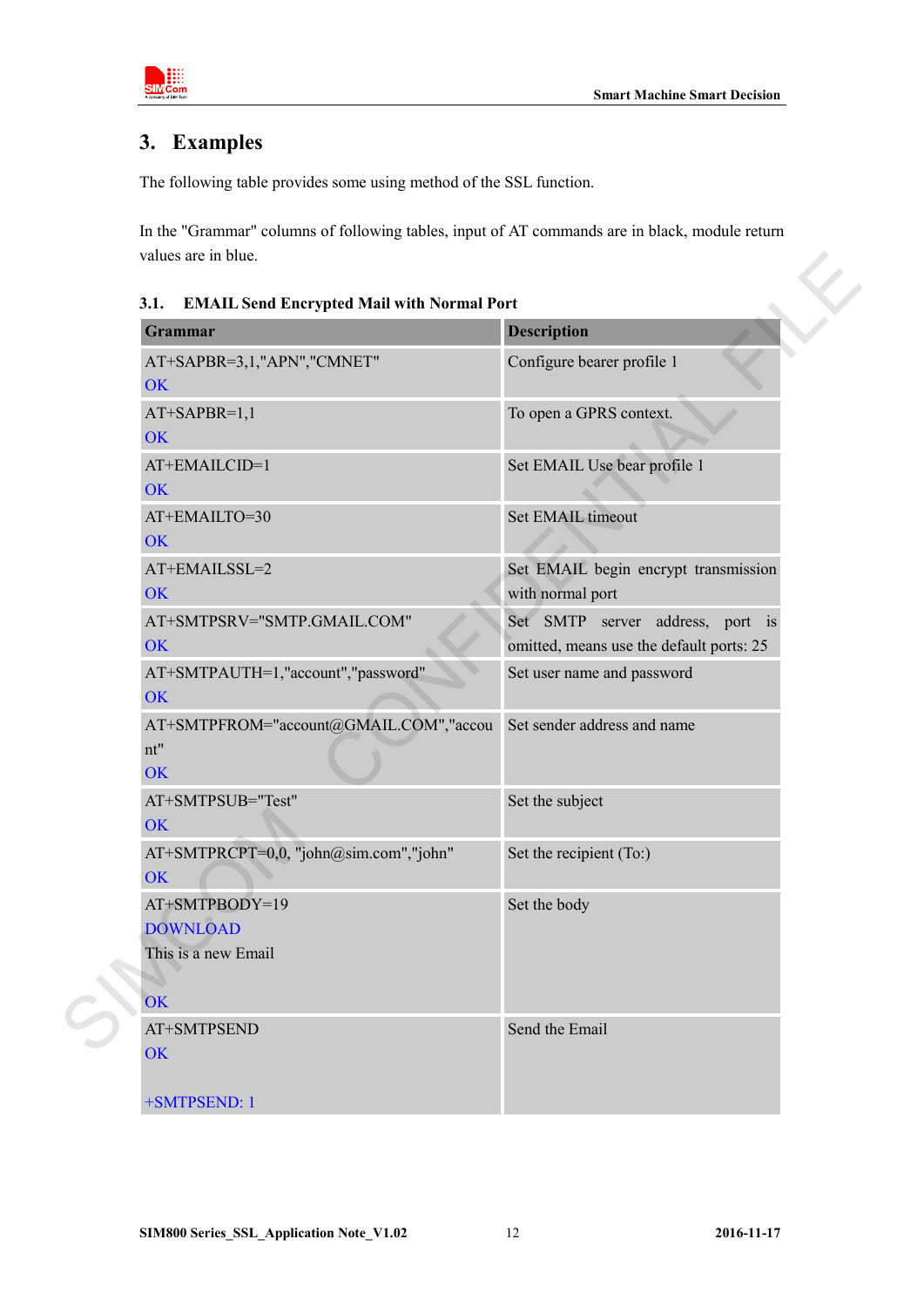

### <span id="page-12-0"></span>**3.2. EMAIL Send Encrypted Mail with Encryption Port**

| <b>Description</b><br><b>Grammar</b><br>AT+SAPBR=3,1,"APN","CMNET"<br>Configure bearer profile 1<br><b>OK</b><br>To open a GPRS context.<br>AT+SAPBR=1,1<br><b>OK</b><br>AT+EMAILCID=1<br>Set EMAIL Use bear profile 1<br>OK<br>Set EMAIL timeout<br>AT+EMAILTO=30<br><b>OK</b><br>AT+EMAILSSL=1<br>with encryption port<br><b>OK</b><br>AT+SMTPSRV="SMTP.GMAIL.COM"<br>OK<br>AT+SMTPAUTH=1,"account","password"<br>Set user name and password<br>OK<br>AT+SMTPFROM="account@GMAIL.COM","accou<br>Set sender address and name<br>nt"<br>OK<br>Set the subject<br>AT+SMTPSUB="Test"<br><b>OK</b><br>AT+SMTPRCPT=0,0, "john@sim.com", "john"<br>Set the recipient (To:)<br><b>OK</b><br>Set the body<br>AT+SMTPBODY=19<br><b>DOWNLOAD</b><br>This is a new Email<br>OK<br>Send the Email<br>AT+SMTPSEND<br><b>OK</b><br>+SMTPSEND: 1<br><b>EMAIL Receive Encrypted Mail with Normal Port</b><br><b>Description</b><br>Grammar<br>Configure bearer profile 1<br>AT+SAPBR=3,1,"APN","CMNET" |  |
|-----------------------------------------------------------------------------------------------------------------------------------------------------------------------------------------------------------------------------------------------------------------------------------------------------------------------------------------------------------------------------------------------------------------------------------------------------------------------------------------------------------------------------------------------------------------------------------------------------------------------------------------------------------------------------------------------------------------------------------------------------------------------------------------------------------------------------------------------------------------------------------------------------------------------------------------------------------------------------------------|--|
|                                                                                                                                                                                                                                                                                                                                                                                                                                                                                                                                                                                                                                                                                                                                                                                                                                                                                                                                                                                         |  |
| Set EMAIL begin encrypt transmission                                                                                                                                                                                                                                                                                                                                                                                                                                                                                                                                                                                                                                                                                                                                                                                                                                                                                                                                                    |  |
|                                                                                                                                                                                                                                                                                                                                                                                                                                                                                                                                                                                                                                                                                                                                                                                                                                                                                                                                                                                         |  |
|                                                                                                                                                                                                                                                                                                                                                                                                                                                                                                                                                                                                                                                                                                                                                                                                                                                                                                                                                                                         |  |
|                                                                                                                                                                                                                                                                                                                                                                                                                                                                                                                                                                                                                                                                                                                                                                                                                                                                                                                                                                                         |  |
| Set SMTP server address, port is<br>omitted, means use the default ports: 465                                                                                                                                                                                                                                                                                                                                                                                                                                                                                                                                                                                                                                                                                                                                                                                                                                                                                                           |  |
|                                                                                                                                                                                                                                                                                                                                                                                                                                                                                                                                                                                                                                                                                                                                                                                                                                                                                                                                                                                         |  |
|                                                                                                                                                                                                                                                                                                                                                                                                                                                                                                                                                                                                                                                                                                                                                                                                                                                                                                                                                                                         |  |
|                                                                                                                                                                                                                                                                                                                                                                                                                                                                                                                                                                                                                                                                                                                                                                                                                                                                                                                                                                                         |  |
|                                                                                                                                                                                                                                                                                                                                                                                                                                                                                                                                                                                                                                                                                                                                                                                                                                                                                                                                                                                         |  |
|                                                                                                                                                                                                                                                                                                                                                                                                                                                                                                                                                                                                                                                                                                                                                                                                                                                                                                                                                                                         |  |
|                                                                                                                                                                                                                                                                                                                                                                                                                                                                                                                                                                                                                                                                                                                                                                                                                                                                                                                                                                                         |  |
|                                                                                                                                                                                                                                                                                                                                                                                                                                                                                                                                                                                                                                                                                                                                                                                                                                                                                                                                                                                         |  |
|                                                                                                                                                                                                                                                                                                                                                                                                                                                                                                                                                                                                                                                                                                                                                                                                                                                                                                                                                                                         |  |
| 3.3.                                                                                                                                                                                                                                                                                                                                                                                                                                                                                                                                                                                                                                                                                                                                                                                                                                                                                                                                                                                    |  |
|                                                                                                                                                                                                                                                                                                                                                                                                                                                                                                                                                                                                                                                                                                                                                                                                                                                                                                                                                                                         |  |
|                                                                                                                                                                                                                                                                                                                                                                                                                                                                                                                                                                                                                                                                                                                                                                                                                                                                                                                                                                                         |  |
|                                                                                                                                                                                                                                                                                                                                                                                                                                                                                                                                                                                                                                                                                                                                                                                                                                                                                                                                                                                         |  |

# <span id="page-12-1"></span>**3.3. EMAIL Receive Encrypted Mail with Normal Port**

| <b>Grammar</b>             | <b>Description</b>           |
|----------------------------|------------------------------|
| AT+SAPBR=3,1,"APN","CMNET" | Configure bearer profile 1   |
| OK                         |                              |
| $AT+SAPBR=1,1$             | To open a GPRS context.      |
| <b>OK</b>                  |                              |
| $AT+EMAILCID=1$            | Set EMAIL Use bear profile 1 |
| VК                         |                              |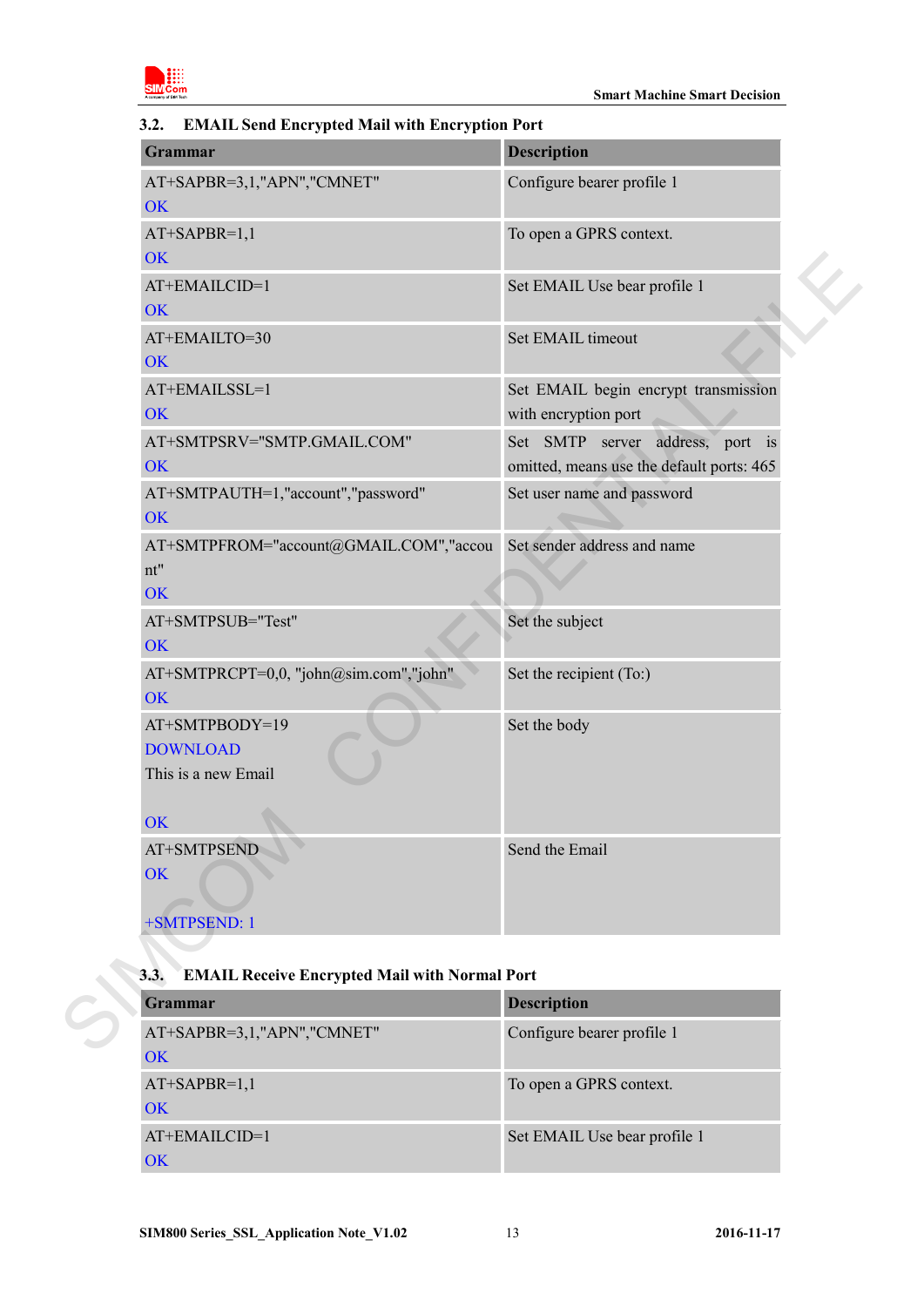

| AT+EMAILTO=30                             | Set EMAIL timeout                        |  |
|-------------------------------------------|------------------------------------------|--|
| <b>OK</b>                                 |                                          |  |
| AT+EMAILSSL=2                             | Set EMAIL begin encrypt transmission     |  |
| <b>OK</b>                                 | with normal port                         |  |
| AT+POP3SRV="mail.sim.com","john","123456" | Set POP3 server and account, port is     |  |
| <b>OK</b>                                 | omitted, means use the default ports 110 |  |
| AT+POP3IN                                 | Log in POP3 server                       |  |
| <b>OK</b>                                 |                                          |  |
| $+POP3IN:1$                               |                                          |  |
| AT+POP3NUM                                | Get Email number and total size          |  |
| OK                                        |                                          |  |
|                                           |                                          |  |
| +POP3NUM: 1,2,11124                       |                                          |  |
| AT+POP3LIST=1                             | Get the specific Email's size            |  |
| <b>OK</b>                                 |                                          |  |
|                                           |                                          |  |
| +POP3LIST: 1,1,5556                       |                                          |  |
| AT+POP3CMD=4,1                            | Retrieve the specific Email              |  |
| <b>OK</b>                                 |                                          |  |
| +POP3CMD: 1                               |                                          |  |
| AT+POP3READ=1460                          | Get the Email content                    |  |
| +POP3READ: 1,1460                         |                                          |  |
| .                                         |                                          |  |
|                                           |                                          |  |
| OK                                        |                                          |  |
| AT+POP3READ=1460                          |                                          |  |
| +POP3READ: 1,1460                         |                                          |  |
| $\ddotsc$                                 |                                          |  |
|                                           |                                          |  |
| OK                                        |                                          |  |
| AT+POP3READ=1460                          | The Email's content is read completely   |  |
| +POP3READ: 2,1183                         |                                          |  |
|                                           |                                          |  |
|                                           |                                          |  |
| OK                                        |                                          |  |
| AT+POP3OUT                                | Log out POP3 SERVER                      |  |
| <b>OK</b>                                 |                                          |  |
| +POP3OUT: 1                               |                                          |  |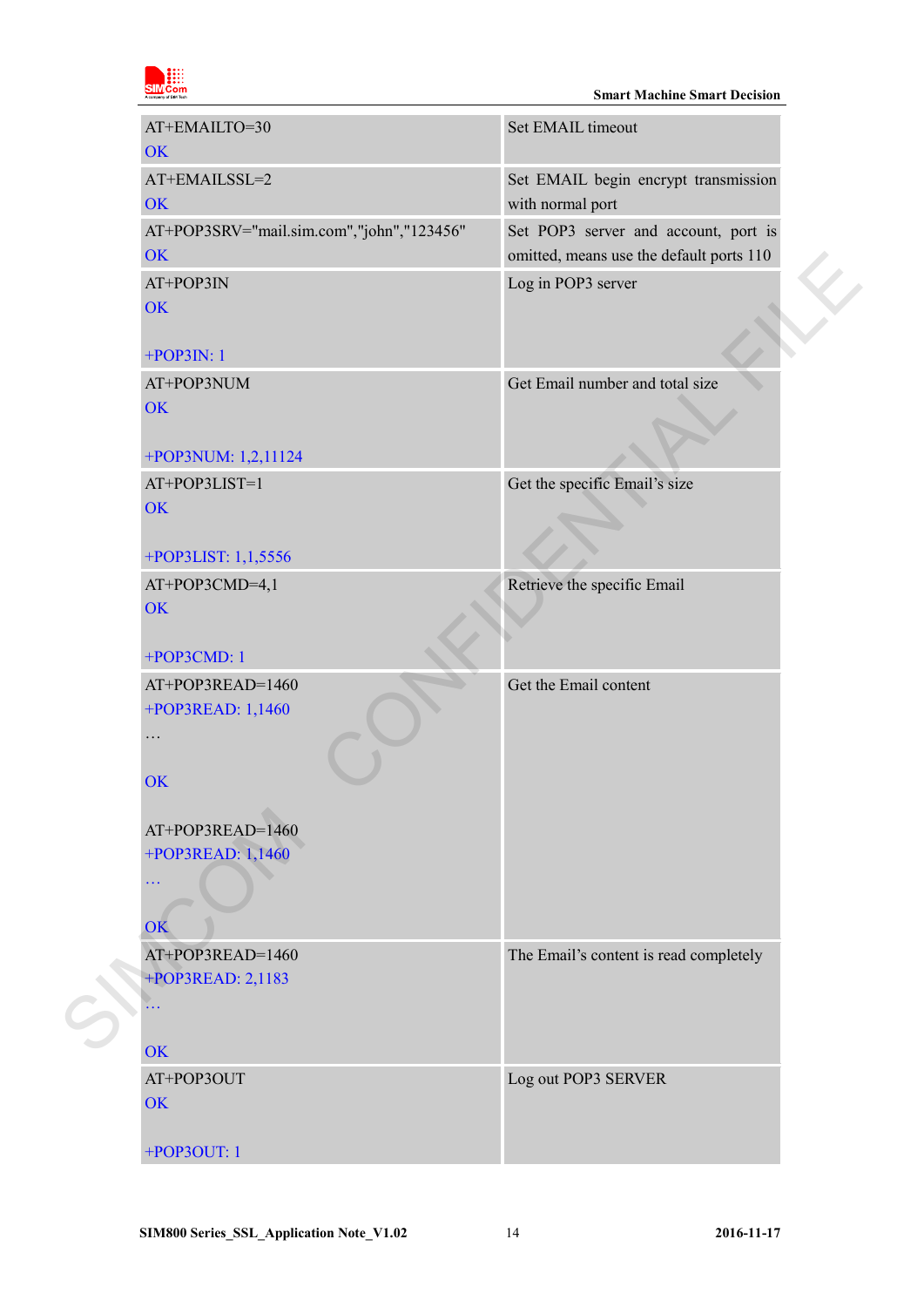

## <span id="page-14-0"></span>**3.4. EMAIL Receive Encrypted Mail with Encryption Port**

| <b>Grammar</b>                                         | <b>Description</b>                                                               |
|--------------------------------------------------------|----------------------------------------------------------------------------------|
| AT+SAPBR=3,1,"APN","CMNET"<br><b>OK</b>                | Configure bearer profile 1                                                       |
| AT+SAPBR=1,1<br>OK                                     | To open a GPRS context.                                                          |
| AT+EMAILCID=1<br><b>OK</b>                             | Set EMAIL Use bear profile 1                                                     |
| AT+EMAILTO=30<br><b>OK</b>                             | Set EMAIL timeout                                                                |
| AT+EMAILSSL=1<br><b>OK</b>                             | Set EMAIL begin encrypt transmission<br>with encryption port                     |
| AT+POP3SRV="mail.sim.com","john","123456"<br><b>OK</b> | Set POP3 server and account, port is<br>omitted, means use the default ports 995 |
| AT+POP3IN<br><b>OK</b>                                 | Log in POP3 server                                                               |
| $+POP3IN:1$<br>AT+POP3NUM<br><b>OK</b>                 | Get Email number and total size                                                  |
| +POP3NUM: 1,2,11124                                    |                                                                                  |
| AT+POP3LIST=1<br>OK<br>+POP3LIST: 1,1,5556             | Get the specific Email's size                                                    |
| AT+POP3CMD=4,1<br>OK<br>+POP3CMD: 1                    | Retrieve the specific Email                                                      |
| AT+POP3READ=1460<br>+POP3READ: 1,1460<br>OK            | Get the Email content                                                            |
| AT+POP3READ=1460<br>+POP3READ: 1,1460<br>$\ddotsc$     |                                                                                  |
| OK                                                     |                                                                                  |
| AT+POP3READ=1460                                       | The Email's content is read completely                                           |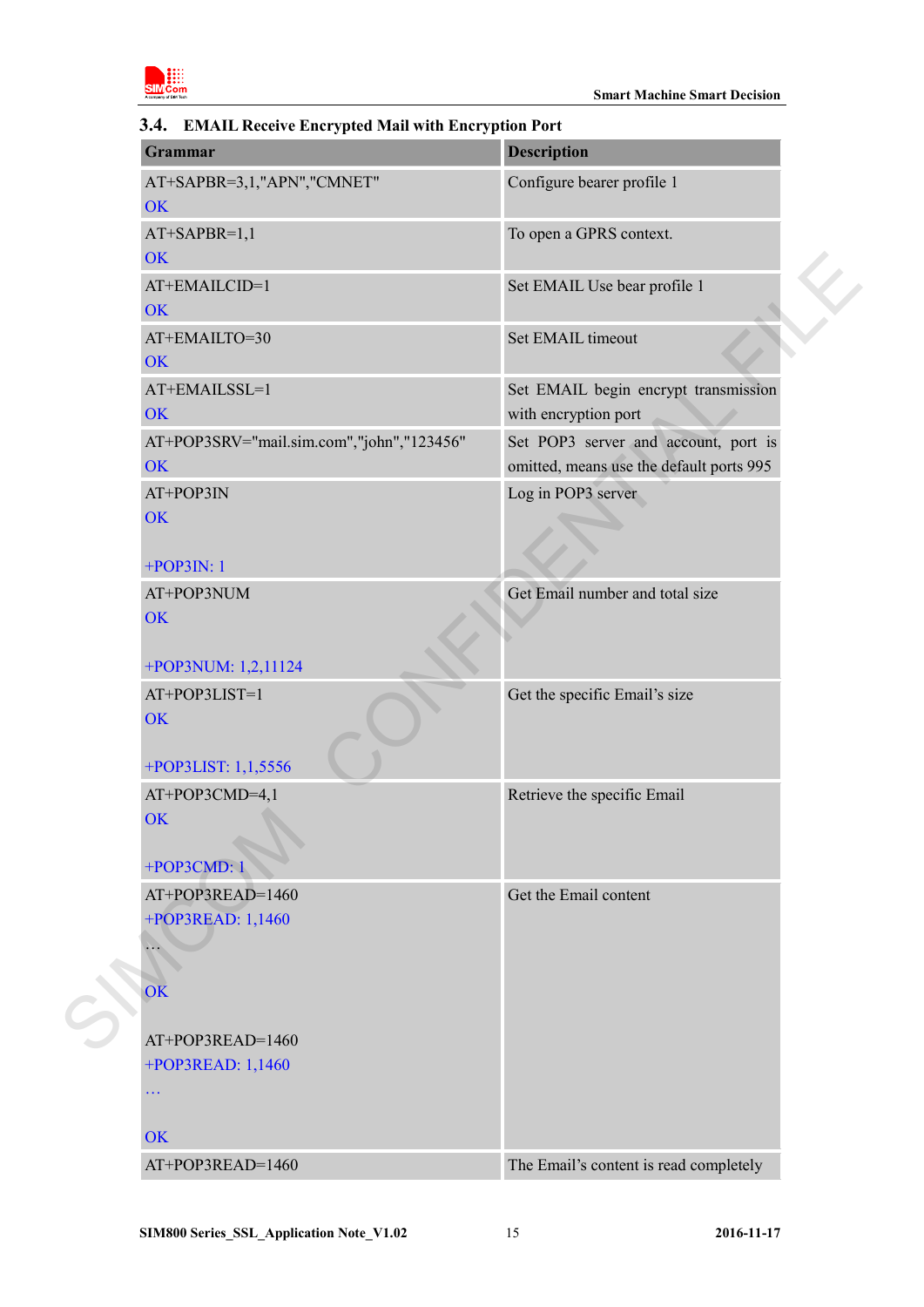

| +POP3READ: 2,1183 |                     |
|-------------------|---------------------|
| $\cdots$          |                     |
| <b>OK</b>         |                     |
| AT+POP3OUT        | Log out POP3 SERVER |
| OK                |                     |
|                   |                     |
| $+ POP3OUT: 1$    |                     |

### <span id="page-15-0"></span>**3.5. HTTPS Get Method with HTTPS**

| Grammar                           | <b>Description</b>              |
|-----------------------------------|---------------------------------|
| AT+HTTPINIT                       | Init HTTP service               |
| OK                                |                                 |
| AT+HTTPPARA="CID",1               | Set parameters for HTTP session |
| OK                                |                                 |
| AT+HTTPPARA="URL","www.gmail.com" |                                 |
| OK                                |                                 |
| AT+HTTPPARA="REDIR",1<br>OK       |                                 |
| AT+HTTPSSL=1                      | <b>Enable HTTPS function</b>    |
| OK                                |                                 |
| AT+HTTPACTION=0                   | GET session start               |
| OK                                |                                 |
| +HTTPACTION: 0,200,84200          | <b>GET</b> successfully         |
| AT+HTTPREAD                       | Read the data of HTTP server    |
| +HTTPREAD: 84200                  |                                 |
| 2222                              |                                 |
| <b>OK</b>                         |                                 |
| AT+HTTPTERM                       | Terminate HTTP service          |
| OK                                |                                 |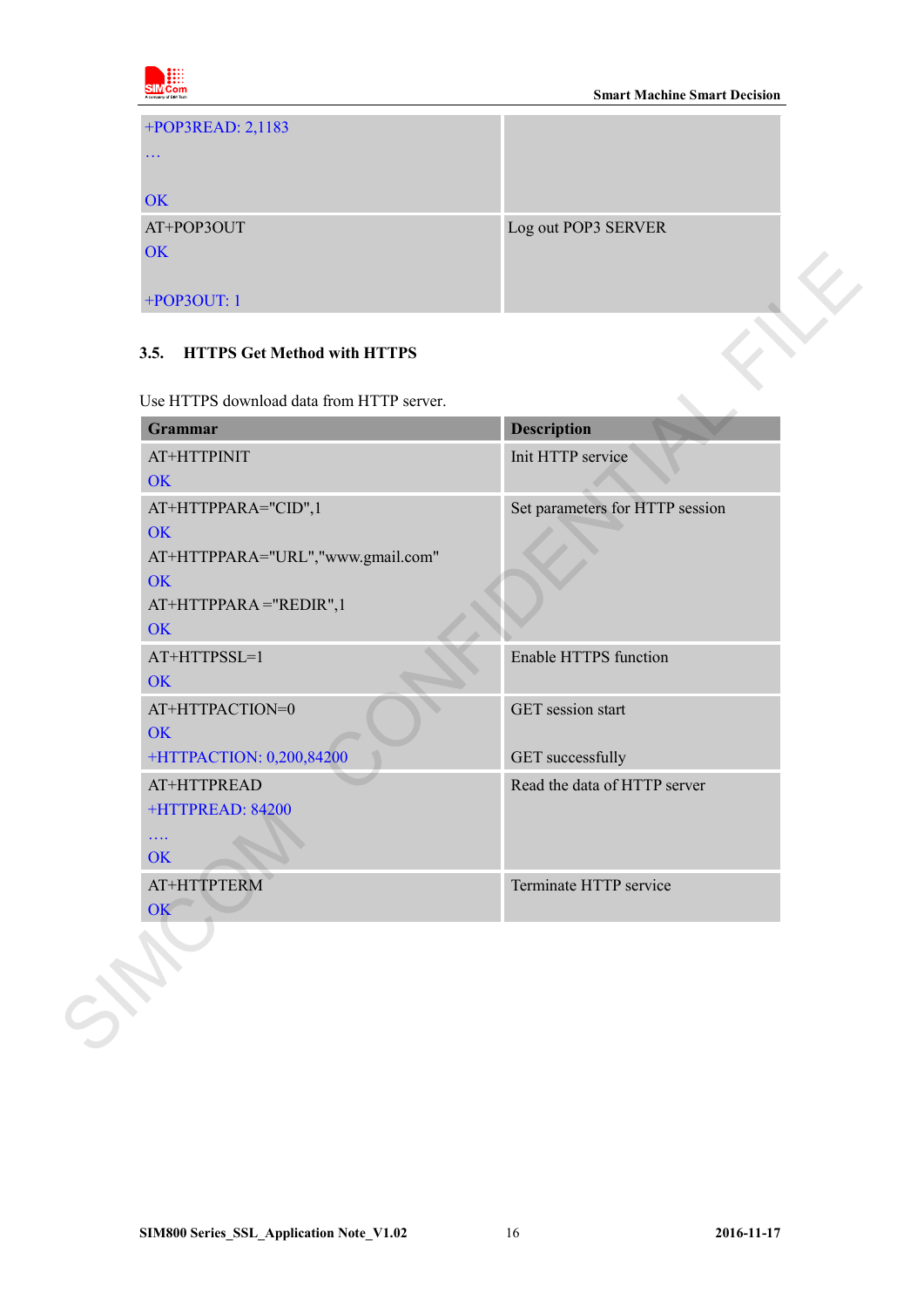

### <span id="page-16-0"></span>**3.6. FTP Get Method with Implicit FTPS**

Use Implicit FTPS mode download data from FTP server

| Grammar                                    | <b>Description</b>                             |
|--------------------------------------------|------------------------------------------------|
| AT+FTPCID=1                                | Set parameters for FTP session.                |
| <b>OK</b>                                  |                                                |
| AT+FTPSERV="116.228.221.52"                |                                                |
| <b>OK</b>                                  |                                                |
| AT+FTPUN="sim.cs1"                         |                                                |
| <b>OK</b>                                  |                                                |
| AT+FTPPW="******"                          |                                                |
| <b>OK</b>                                  |                                                |
| AT+FTPGETNAME="1K.txt"                     |                                                |
| <b>OK</b>                                  |                                                |
| AT+FTPGETPATH="/"                          |                                                |
| <b>OK</b>                                  |                                                |
| AT+FTPSSL=1                                | Open Implicit FTPS mode                        |
| <b>OK</b>                                  |                                                |
| $AT+FTPGET=1$                              | Open the FTP get session.                      |
| <b>OK</b>                                  |                                                |
| $+$ FTPGET: 1,1                            | Data are available.                            |
|                                            |                                                |
| AT+FTPGET=2,1024                           | Request to read 1024 bytes, but                |
| $+$ FTPGET: 2,50                           | Only 50 bytes are now available.               |
| 012345678901234567890123456789012345678901 |                                                |
| 23456789<br><b>OK</b>                      |                                                |
|                                            |                                                |
| AT+FTPGET=2,1024                           | Request to read 1024 bytes again.              |
| $+$ FTPGET: 2,0                            | No byte is now available, but it is not        |
|                                            | the end of session.                            |
| <b>OK</b>                                  |                                                |
| $+$ FTPGET: 1,1                            | If the module receives data but user do        |
|                                            | "AT+FTPGET:2,<br>input<br>not                  |
|                                            | <reqlength>" to read data, "+FTPGE</reqlength> |
|                                            | $T:1,1$ " will be shown again in a certain     |
|                                            | time.                                          |
| AT+FTPGET=2,1024                           | Request to read 1024 bytes.                    |
| +FTPGET: 2,1024                            | 1024 bytes are now available.                  |
| 012345678901234567890123456789012345678901 |                                                |
| 2345678901234                              |                                                |
| <b>OK</b>                                  |                                                |
| $+$ FTPGET:1,0                             | Data transfer finished. The connection         |
|                                            | to the FTP server is closed.                   |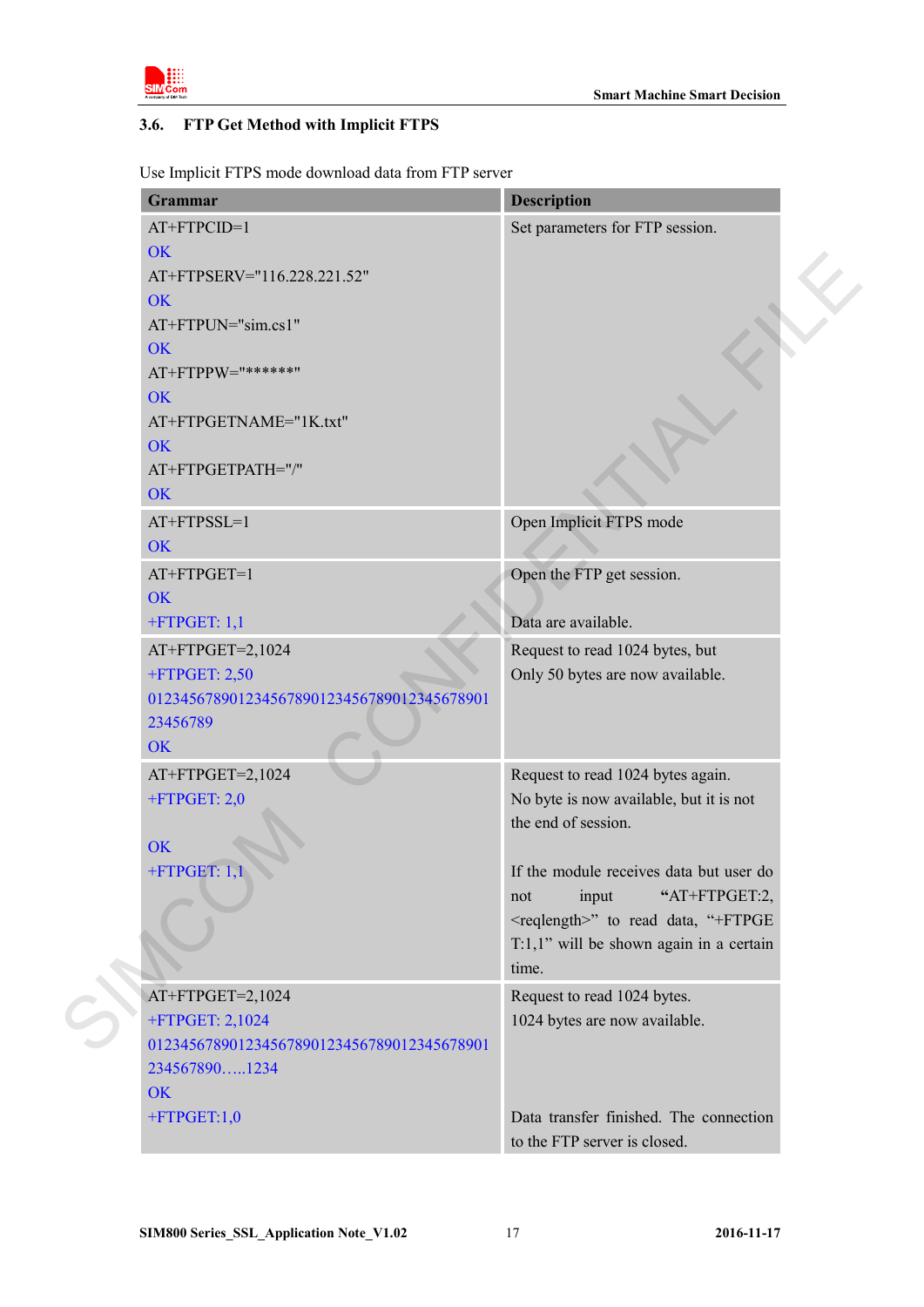

### <span id="page-17-0"></span>**3.7. FTP Get Method with Explicit FTPS**

Use Explicit FTPS mode download data from FTP server

| Set parameters for FTP session.                |
|------------------------------------------------|
|                                                |
|                                                |
|                                                |
|                                                |
|                                                |
|                                                |
|                                                |
|                                                |
|                                                |
|                                                |
|                                                |
|                                                |
|                                                |
|                                                |
|                                                |
|                                                |
| Request to read 1024 bytes, but                |
| Only 50 bytes are now available.               |
|                                                |
|                                                |
|                                                |
| Request to read 1024 bytes again.              |
| No byte is now available, but it is not        |
|                                                |
|                                                |
| If the module receives data but user do        |
| "AT+FTPGET:2,                                  |
| <reqlength>" to read data, "+FTPGE</reqlength> |
| $T:1,1"$ will be shown again in a certain      |
|                                                |
|                                                |
|                                                |
|                                                |
|                                                |
|                                                |
| Data transfer finished. The connection         |
|                                                |
| 1024 bytes are now available.                  |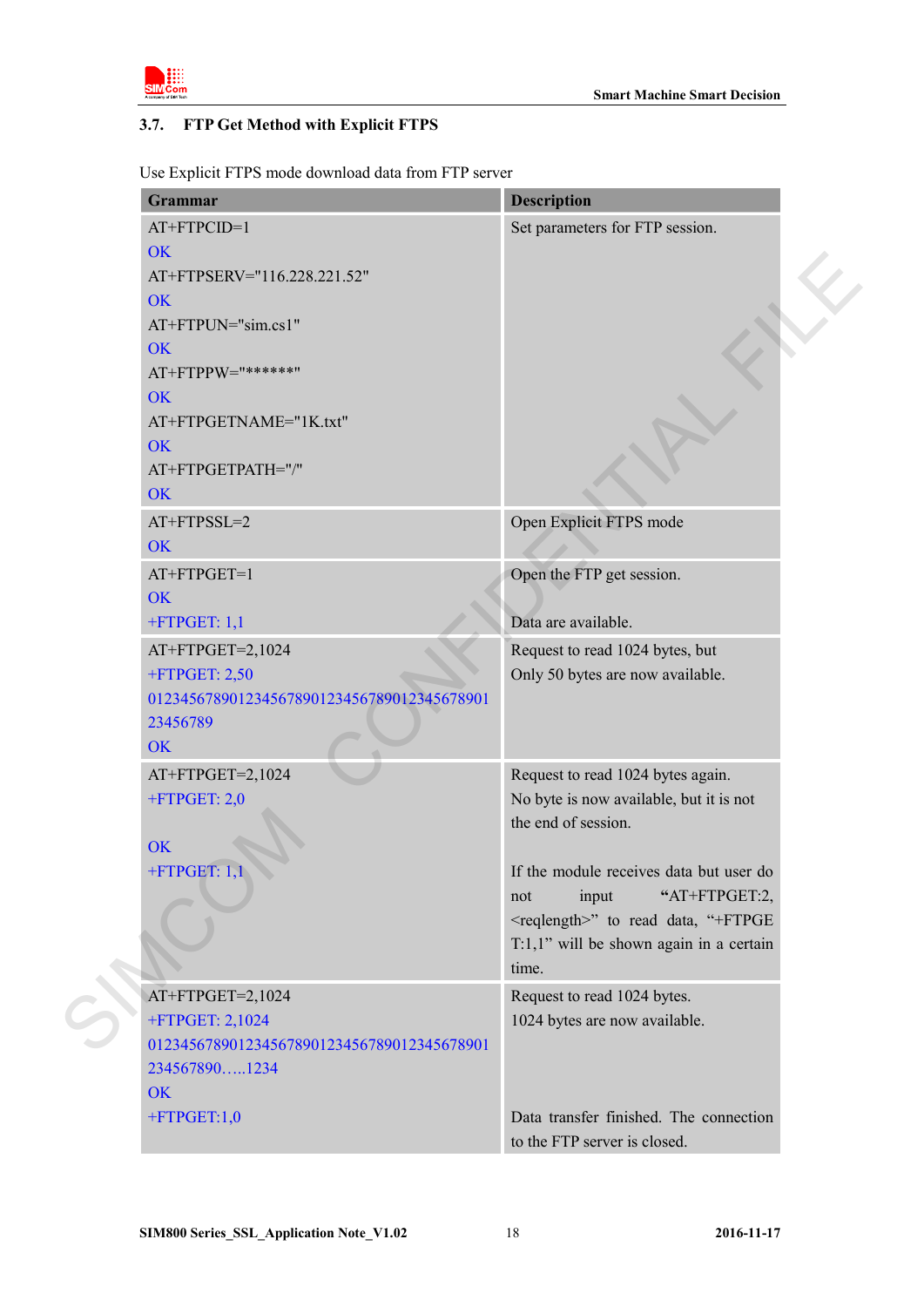

| Grammar                                                                     | <b>Description</b>                                                                                                                                                                                                                                                         |
|-----------------------------------------------------------------------------|----------------------------------------------------------------------------------------------------------------------------------------------------------------------------------------------------------------------------------------------------------------------------|
| AT+CGATT?<br>$+CGATT:1$<br><b>OK</b>                                        | <b>GPRS</b> Service's status                                                                                                                                                                                                                                               |
| AT+CSTT="CMNET"<br><b>OK</b>                                                | Start task and set APN.<br>The default APN is "CMNET", with no<br>username or password. Check with local<br>GSM provider to get the APN.                                                                                                                                   |
| AT+CIICR<br>OK                                                              | Bring up wireless connection (GPRS<br>or CSD)                                                                                                                                                                                                                              |
| AT+CIFSR<br>10.78.245.128                                                   | Get local IP address                                                                                                                                                                                                                                                       |
| $AT+CIPSSI=1$<br><b>OK</b>                                                  | Enable SSL function                                                                                                                                                                                                                                                        |
| AT+CIPSTART="TCP","116.228.221.51","8500"<br><b>OK</b><br><b>CONNECT OK</b> | Start up the connection<br>The TCP connection has been established<br>successfully. SSL certificate finished.                                                                                                                                                              |
| AT+CIPSEND<br>> hello TCP serve                                             | Send data to remote server, CTRL+Z<br>$(0x1a)$ to send. User should write data<br>only after the promoting mark ">", and<br>then use CTRL+Z to send. User can use<br>command "AT+CIPSPRT" to set whether<br>$\sim$<br>promote<br>after<br>echo<br>issuing<br>"AT+CIPSEND". |
| <b>SEND OK</b>                                                              | Remote server receives data. For TCP,<br>"SEND OK" means data has been sent<br>out and received successfully by the<br>due<br>to<br>the<br><b>TCP</b><br>remote<br>server,<br>connection-oriented protocol;                                                                |
| hello SIM800<br><b>CLOSED</b>                                               | Received data from remote server<br>Remote server closed the connection                                                                                                                                                                                                    |

### <span id="page-18-0"></span>**3.8. Establish a TCP Client Connection over SSL**

# <span id="page-18-1"></span>**3.9. Establish a TCP Client Connection over SSL in Multi Connection**

AT+CIPSSL=1 must be set first if customer want to start a TCP connection over SSL. Any TCP connection established before AT+CIPSSL=1 will not try SSL certificate.

| <b>Grammar</b> | <b>Description</b>           |
|----------------|------------------------------|
| AT+CGATT?      | <b>GPRS</b> Service's status |
| $+CGATT:1$     |                              |
|                |                              |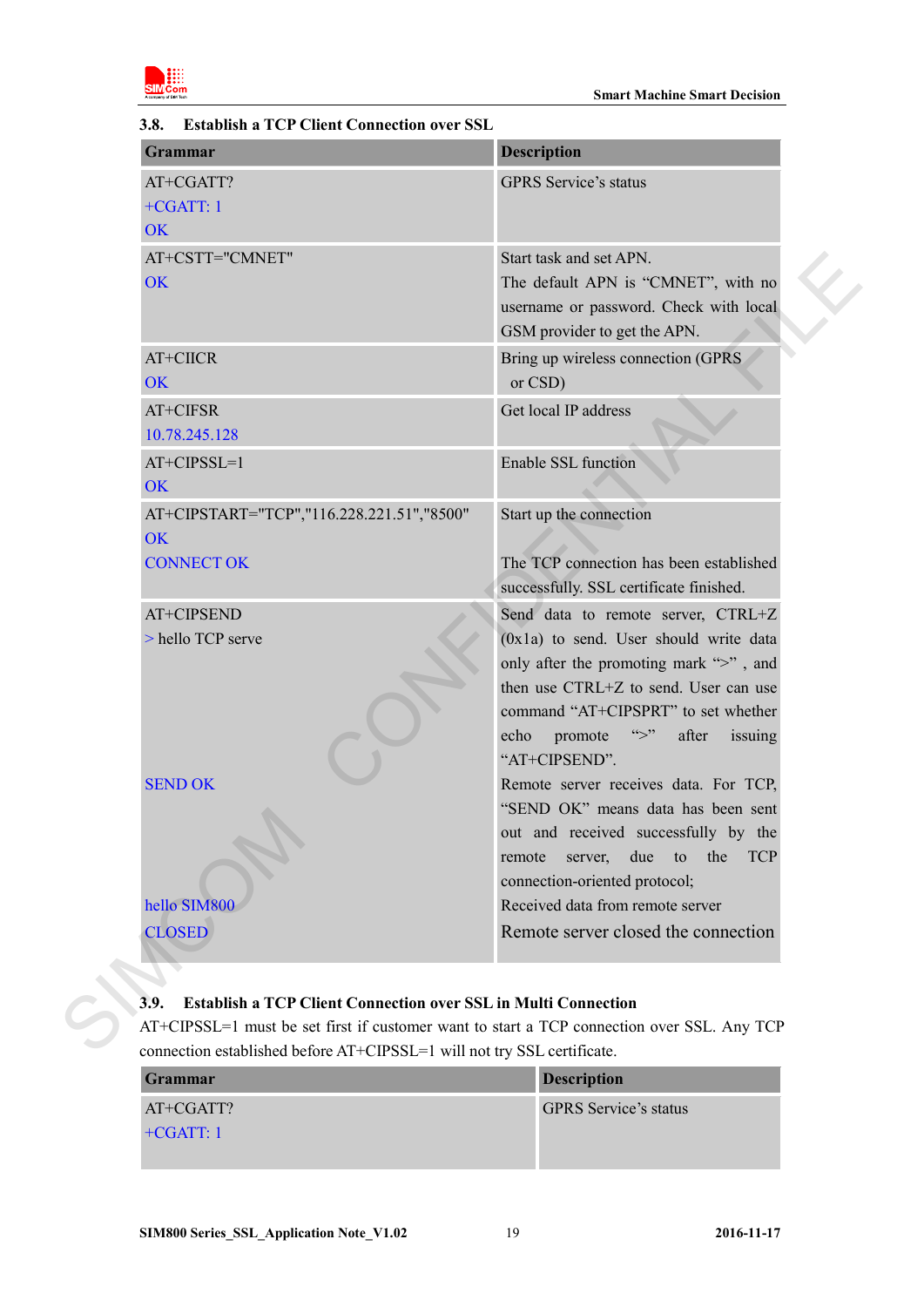

| <b>OK</b>                                          |                                             |
|----------------------------------------------------|---------------------------------------------|
| AT+CIPMUX=1                                        | Enable multi connection                     |
| <b>OK</b>                                          |                                             |
| AT+CSTT="CMNET"                                    | Start task and set APN.                     |
| <b>OK</b>                                          |                                             |
| AT+CIICR                                           | Bring up wireless connection                |
| <b>OK</b>                                          | (GPRS r CSD)                                |
| AT+CIFSR                                           | Get local IP address                        |
| 10.78.245.128                                      |                                             |
| AT+CIPSTART=0, "TCP","116.228.221.51","8500"       | Establish<br><b>TCP</b><br>connection,<br>a |
| <b>OK</b>                                          | connection number 0                         |
|                                                    |                                             |
| 0, CONNECT OK                                      |                                             |
| AT+CIPSSL=1                                        | Enable SSL function. Connection 0           |
| <b>OK</b>                                          | will not start SSL certificate              |
| AT+CIPSTART=1, "TCP","116.228.221.51","9600"       | Establish a TCP connection,                 |
| OK                                                 | connection number 1, SSL                    |
|                                                    | certificate finished.                       |
| 1, CONNECT OK                                      |                                             |
| AT+CIPSEND=0                                       | Send data to connection 0                   |
| $>$ TCP test                                       |                                             |
|                                                    |                                             |
| 0, SEND OK                                         |                                             |
| AT+CIPSEND=1                                       | Send data to connection 1                   |
| > TCP Over SSL test                                |                                             |
|                                                    |                                             |
| 1, SEND OK                                         |                                             |
| $+$ RECEIVE, 0, 17:                                | Received data from connection 0,            |
| <b>SIM800 TCP test</b>                             | data length 17                              |
| $+$ RECEIVE, 1,26:                                 | Received data from connection 1,            |
| <b>SIM800 TCP Over SSL test</b>                    | data length 26                              |
| 0, CLOSED                                          | Connection 0 is closed by remote            |
|                                                    | server                                      |
| <b>AT+CIPSTATUS</b>                                | Query the current connection status         |
| OK                                                 |                                             |
| <b>STATE: IP PROCESSING</b>                        |                                             |
|                                                    |                                             |
| C: 0,0,"TCP","116.228.221.51","8500"," CLOSED "    |                                             |
| C: 1,0,"TCP","116.228.221.51","9600"," CONNECTED " |                                             |
| $C: 2,$ ,"","","","INITIAL"                        |                                             |
| $C: 3,$ ,"","","","INITIAL"                        |                                             |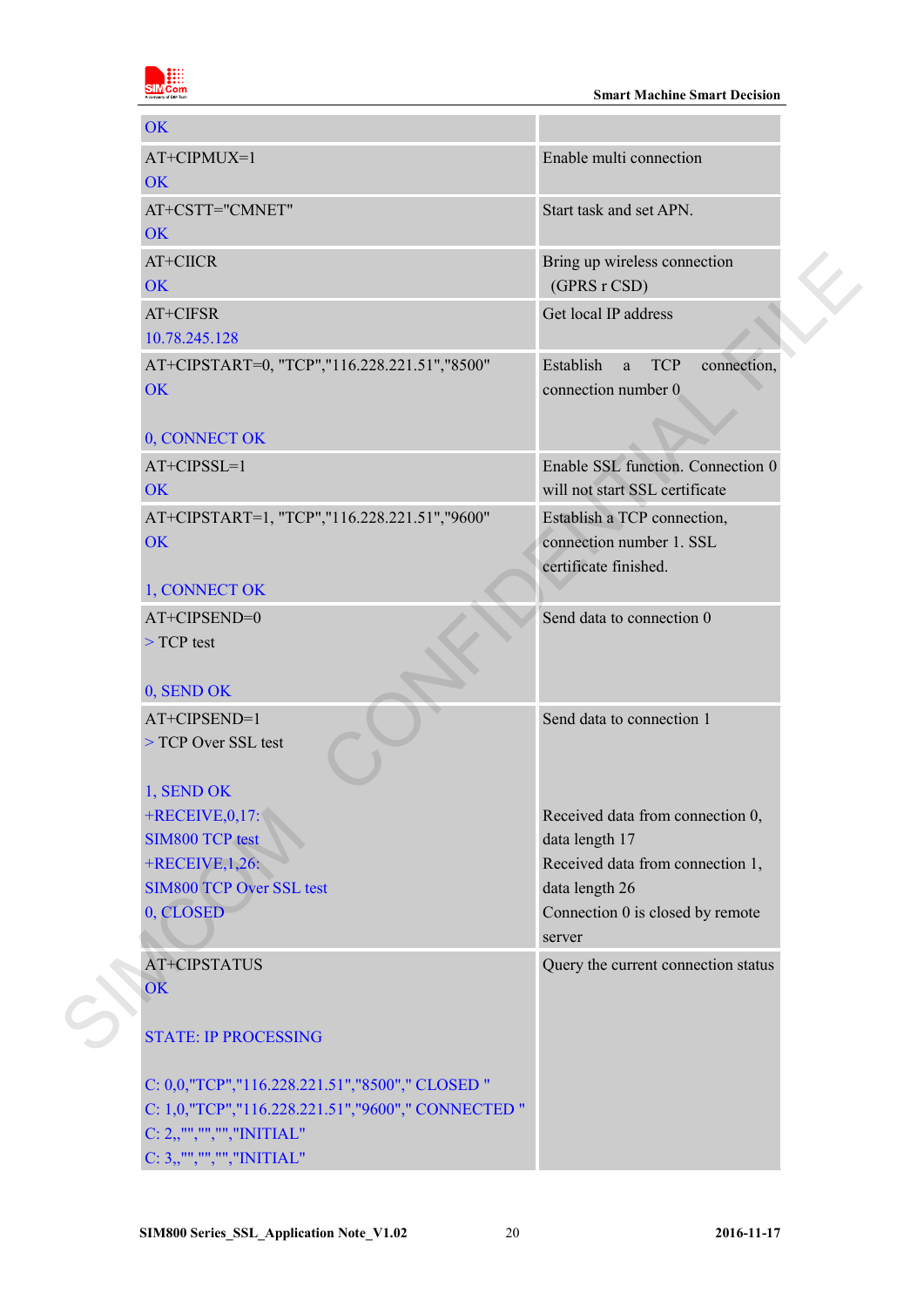

C: 4,,"","","","INITIAL" C: 5,,"","","","INITIAL"

### <span id="page-20-0"></span>**3.10. Import a SSL Certificate File**

| Create certificate file on FS.<br>OK<br>AT+FSWRITE=C:\USER\HENRY_SSL.CRT,0,1196,10<br>Write file to FS.<br>$\,>$<br>OK<br>AT+SSLSETCERT="C:\USER\HENRY_SSL.CRT","****<br>Import certificate file<br>****"<br>OK<br>Import succeed<br>+SSLSETCERT: 0 | SHE | <b>Description</b> | Grammar |
|-----------------------------------------------------------------------------------------------------------------------------------------------------------------------------------------------------------------------------------------------------|-----|--------------------|---------|
|                                                                                                                                                                                                                                                     |     |                    |         |
|                                                                                                                                                                                                                                                     |     |                    |         |
|                                                                                                                                                                                                                                                     |     |                    |         |
|                                                                                                                                                                                                                                                     |     |                    |         |
|                                                                                                                                                                                                                                                     |     |                    |         |
|                                                                                                                                                                                                                                                     |     |                    |         |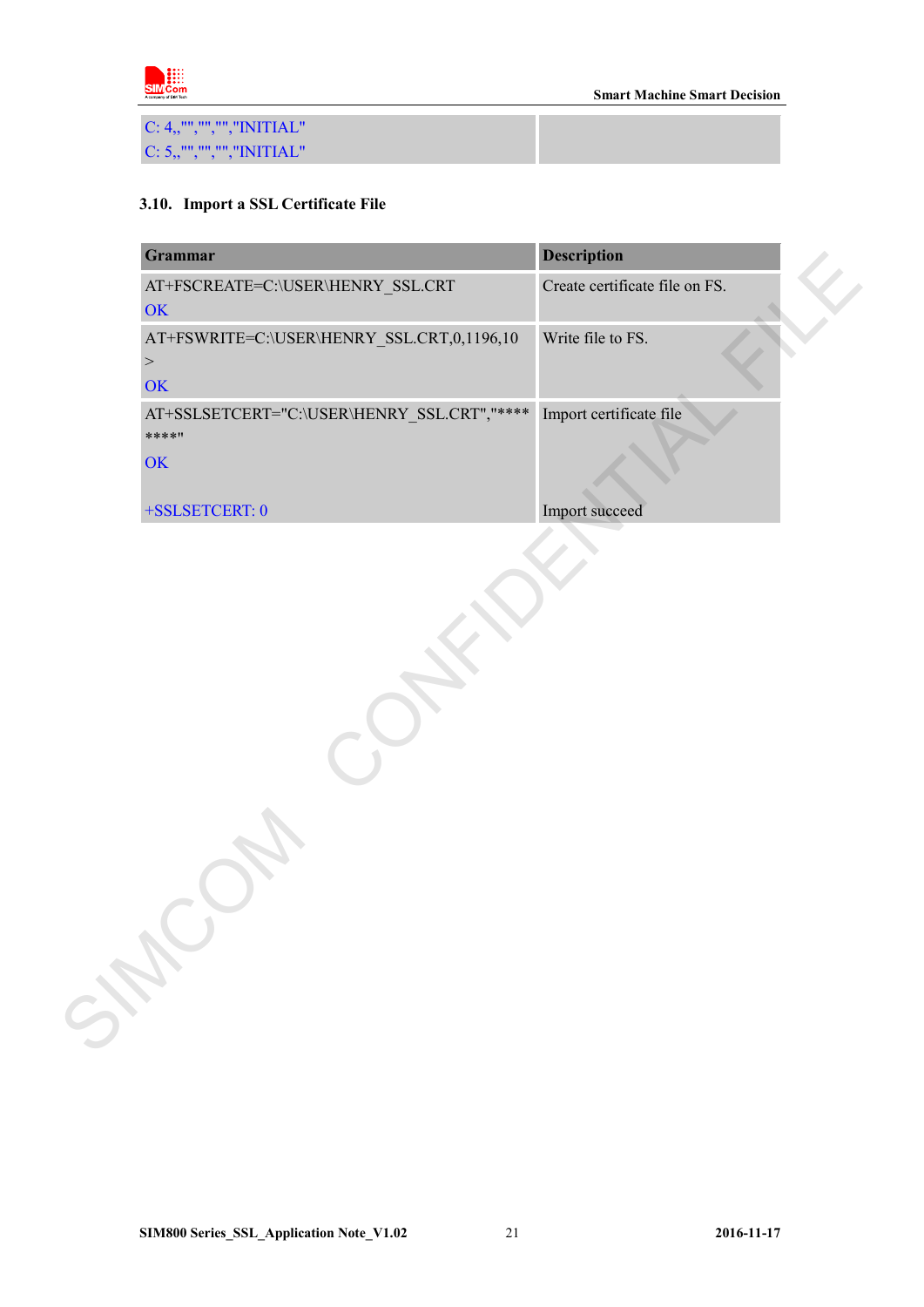

## <span id="page-21-0"></span>**Appendix**

### <span id="page-21-1"></span>**A. Related Documents**

| <b>SN</b> | Document name                   | <b>Remark</b> |
|-----------|---------------------------------|---------------|
|           | SIM800 Series AT Command Manual |               |
|           |                                 |               |

### <span id="page-21-2"></span>**B. Terms and Abbreviations**

| Abbreviation | <b>Description</b>                                                                             |
|--------------|------------------------------------------------------------------------------------------------|
| <b>URC</b>   | Unsolicited request code                                                                       |
| TE           | Terminal Equipment                                                                             |
| <b>TA</b>    | <b>Terminal Adapter</b>                                                                        |
| <b>DTE</b>   | Data Terminal Equipment or plainly "the application" which is running on an<br>embedded system |
| <b>DCE</b>   | Data Communication Equipment or facsimile DCE(FAX modem, FAX board)                            |
| <b>ME</b>    | Mobile Equipment                                                                               |
| <b>MS</b>    | Mobile Station                                                                                 |
| <b>SSL</b>   | Secure Socket Layer                                                                            |
| <b>TLS</b>   | <b>Transport Layer Security</b>                                                                |
|              |                                                                                                |